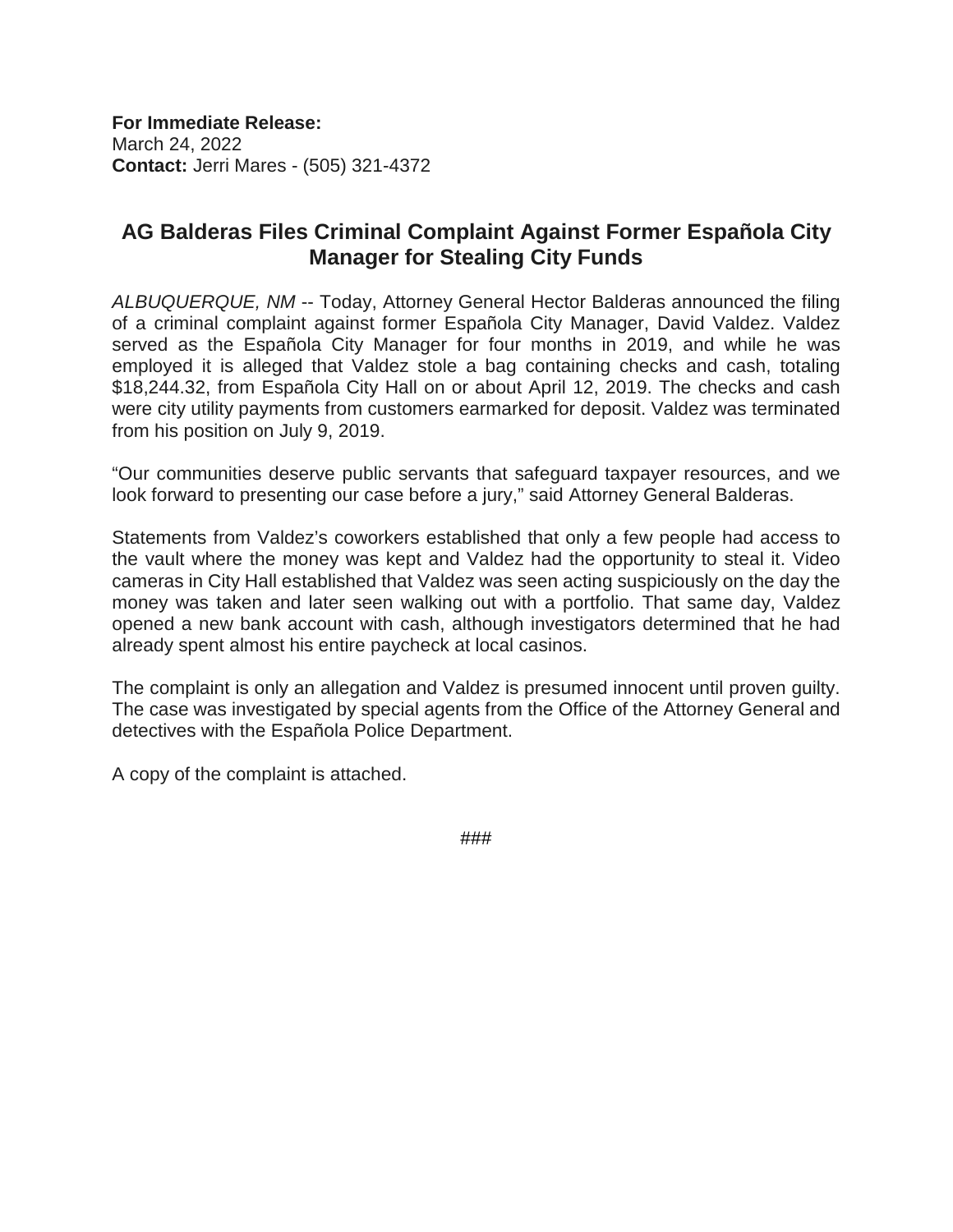

### **STATE OF NEW MEXICO COUNTY OF RIO ARRIBA** IN THE FIRST JUDICIAL DISTRICT COURT

### **STATE OF NEW MEXICO,**

**Plaintiff,** 

 $V_{\bullet}$ 

**ENDORS** First Judicial District Court

MAR 24 2022

Santa Fe, Rio Arriba &<br>Los Alamos Counties<br>PO Box 2288 Santa Fe, NM 87504-2268

No. D-117-CR-2022.0036. **IASON LIDYARD** 

**VALDEZ, DAVID GILBERT** DOB: 12/7/1968  $SOC:$ 7811 **ADDRESS: 1413 ANDRE PL. COLORADO CITY, CO 81019** 

Defendant.

### **CRIMINAL COMPLAINT**

### **CRIMES:**

1. Larceny (\$2,500 - \$20,000), a 3rd degree felony pursuant to  $\S$  30-16-1(E) (1031)

2. Misuse and deposit of public money, a special-penalty felony pursuant to N.M. Const. Art.  $VIII.$  \$4 ( $7500$ 

The undersigned, under penalty of perjury, complains and says that on or about April 12, 2019, in the County of Rio Arriba, State of New Mexico, the above-named defendant did commit the abovelisted crimes. In support of these allegations, undersigned Special Agent affirms:

### **BACKGROUND OF THIS INVESTIGATION**

### **Initial Investigation**

On May 22, 2019, the New Mexico Office of the Attorney General (OAG) was made aware of an investigation into a bag of cash and checks for deposit allegedly missing from the vault at Española City Hall located at 405 North Paseo De Onate. The investigation was initiated by the Española Police Department, which requested the OAG's assistance due to a potential conflict of interest.

On May 24, 2019, OAG investigators met with Española Police Department Detective Brandon Archuleta at the Española Police Department. Detective Archuleta stated that on April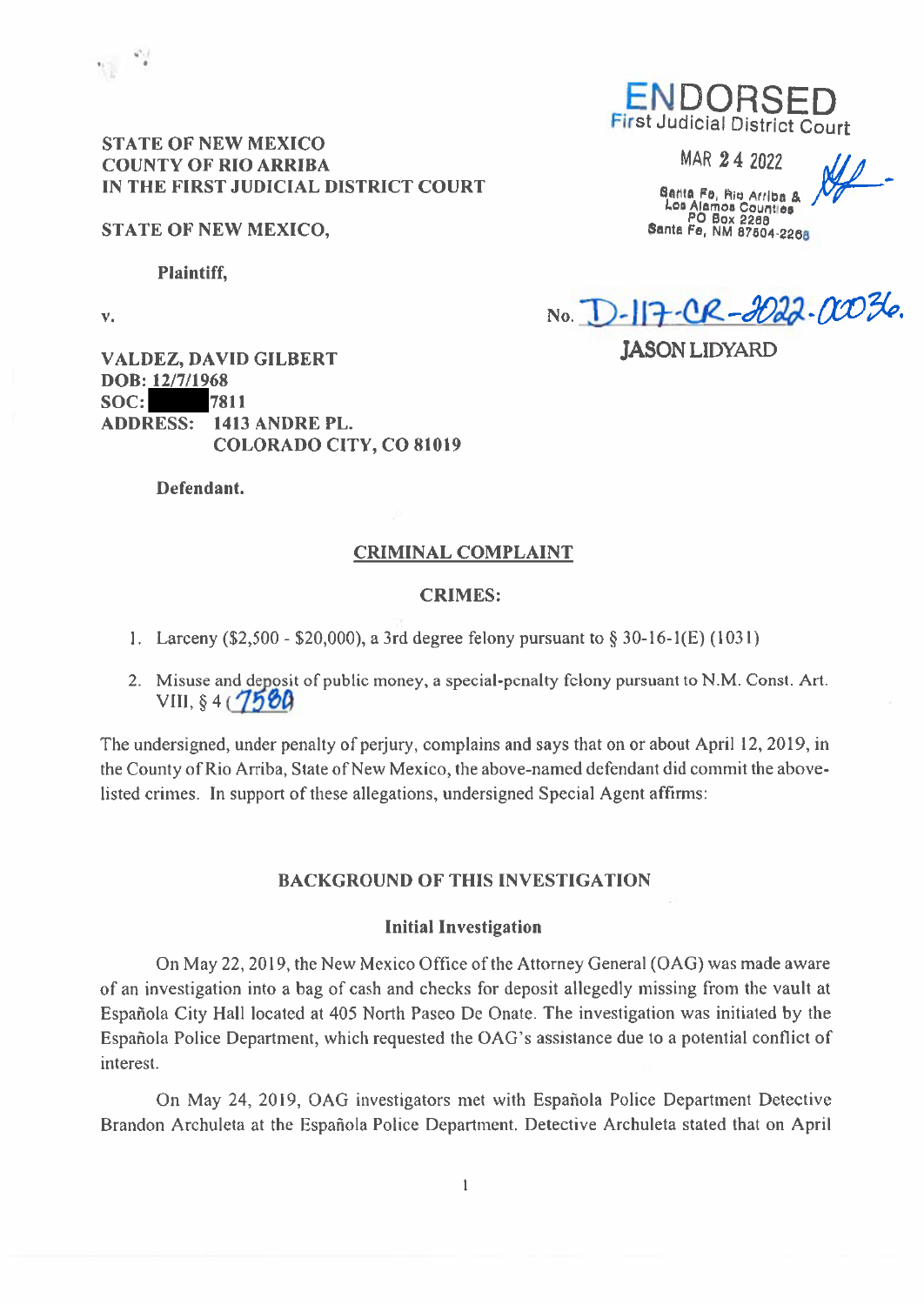12, 2019, there was a city utilities deposit missing from the utilities office safe at City Hall. The utilities office is responsible for collecting utility (water, sewer, and solid waste) payments for the City of Española.

Detective Archuleta said there are normally three employees who work in the utilities office -- Nadine Trujillo, Yvette Martinez, and Anna Hall. Nadine Trujillo was the Utility Billing Supervisor, while Yvette Martinez and Anna Hall served as cashiers and collected utility payments from customers.

Detective Archuleta provided OAG investigators with a series of documents, which included a cash-receipt summary, list of payments made to the City on the missing deposit, background information on City Manager David Valdez, written statements from Hall and Trujillo, DVDs containing interviews conducted by Detective Archuleta, and video surveillance from Española City Hall on April 12, 2019.

#### **Background on David Valdez**

David Valdez lives with his family in Colorado City, Colorado. Prior to his employment with the City of Española, he was employed as City Manager for Colorado City until August 2018. Valdez was hired as the City Manager for the City of Española on April 1, 2019. Valdez commuted to Española for the work week and returned home to Colorado City on the weekend. Valdez was employed with the City of Española for 10 days when the deposit went missing from the vault. Valdez was terminated from his position as Española City Manager during a City Council closedsession meeting on July 9, 2019.

On September 9, 2019, the Pueblo County Sheriff's Office (PCSO) filed four (4) felony charges of Theft and Embezzlement of public property against Valdez for several fraudulent incidents that allegedly occurred while he served as District Manager of the Colorado City Metropolitan District. On July 10, 2020, Valdez pled guilty to felony 4 Theft (\$20,000 -\$100,000) in regards to this incident. Valdez was ordered to pay \$25,263.50 in restitution, pay court fees and 200 hours of community service through intervention.

#### **Daily Routine**

On July 22, 2019, OAG Investigators interviewed several Española City Hall Employee, to include Nadine Trujillo, Anna Hall, interim Utilities Billing Supervisor Danielle Bustos, Finance Manager Diahann Jacquez, Public Works Director Steven Trujillo, and City Clerk Melissa Velasquez (Titles contained in this document were current as of the time of interviews and/or incident).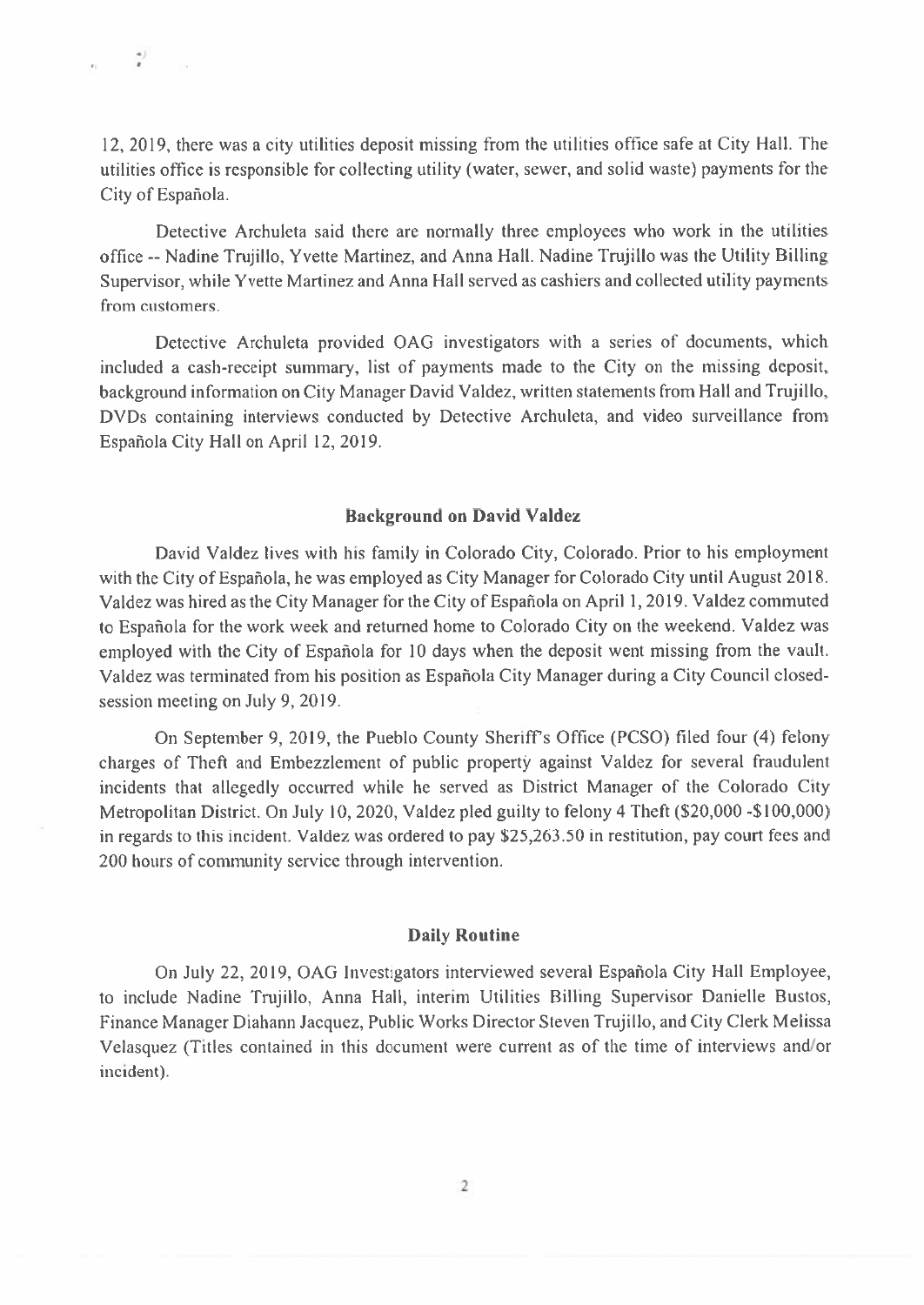During an interview with investigators, Nadine Trujillo described the daily routine at the utilities office. Nadine Trujillo stated it was common practice for each cashier to start their day with \$50.00 cash in their cash drawer. Throughout the day, the cashiers collected utility payments from customers in the form of cash, checks, and credit-card payments. The credit-card payments were automatically processed overnight. At the end of the day, each cashier had to balance their drawers with the various check and cash payments received throughout the day. \$50.00 cash was maintained in each drawer and placed in the vault at the end of each workday. The remainder of the checks and cash from each drawer was balanced, verified, and separately placed in the vault, each with its own deposit slip. The deposits were then placed in a zipper bank bag and locked in the safe inside the vault overnight. The bank bags are approximately 5.5" by 10.5" in size.

 $\rightarrow$ 

The next morning, the two deposits from each drawer were combined into one large deposit. A report is printed out to account for the cash, checks, and credit-card payments from the previous business day. The deposit is then verified and balanced a second time, placed in a bank bag, and placed in the safe inside the vault. The bank bag containing the deposit is later taken to the bank to be deposited.

#### **Statements**

### **Prior to Incident**

According to Nadine Trujillo and Hall's written statements and interviews, on Thursday, April 11, 2019, Martinez and Hall balanced their drawers with the cash and check payments from that business day. Yvette Martinez and Hall's cash drawers were verified and secured overnight in the safe located in the vault. Nadine Trujillo, Yvette Martinez, and Hall all exited the office for the day together at approximately 5:15 PM.

The following morning, on Friday, April 12, 2019, Nadine Trujillo and Hall arrived at work at approximately 8:00 AM and began their daily routine. Yvette Martinez called in sick and was not present at the office on this date. Nadine Trujillo stated she opened a cash drawer and set up at Yvette Martinez's workstation since Martinez was absent. Nadine Trujillo began to process the "express bill pay" (online payments), while Hall processed the daily deposit from the previous business day. Hall verified the two deposits from the previous day and combined them to create the daily deposit. The deposit contained \$11,606.43 in checks and \$6,637.89 in cash for a combined total of \$18,244.32.

After Hall prepared the daily deposit, it was placed in a bank bag, then placed in the safe located inside the vault. The doors to both the safe and vault were closed, but not locked. Nadine Trujillo and Hall both stated it was common practice to leave the vault door and safe closed, but unlocked throughout the day in case a cashier needed change.

### **Review of Video Surveillance**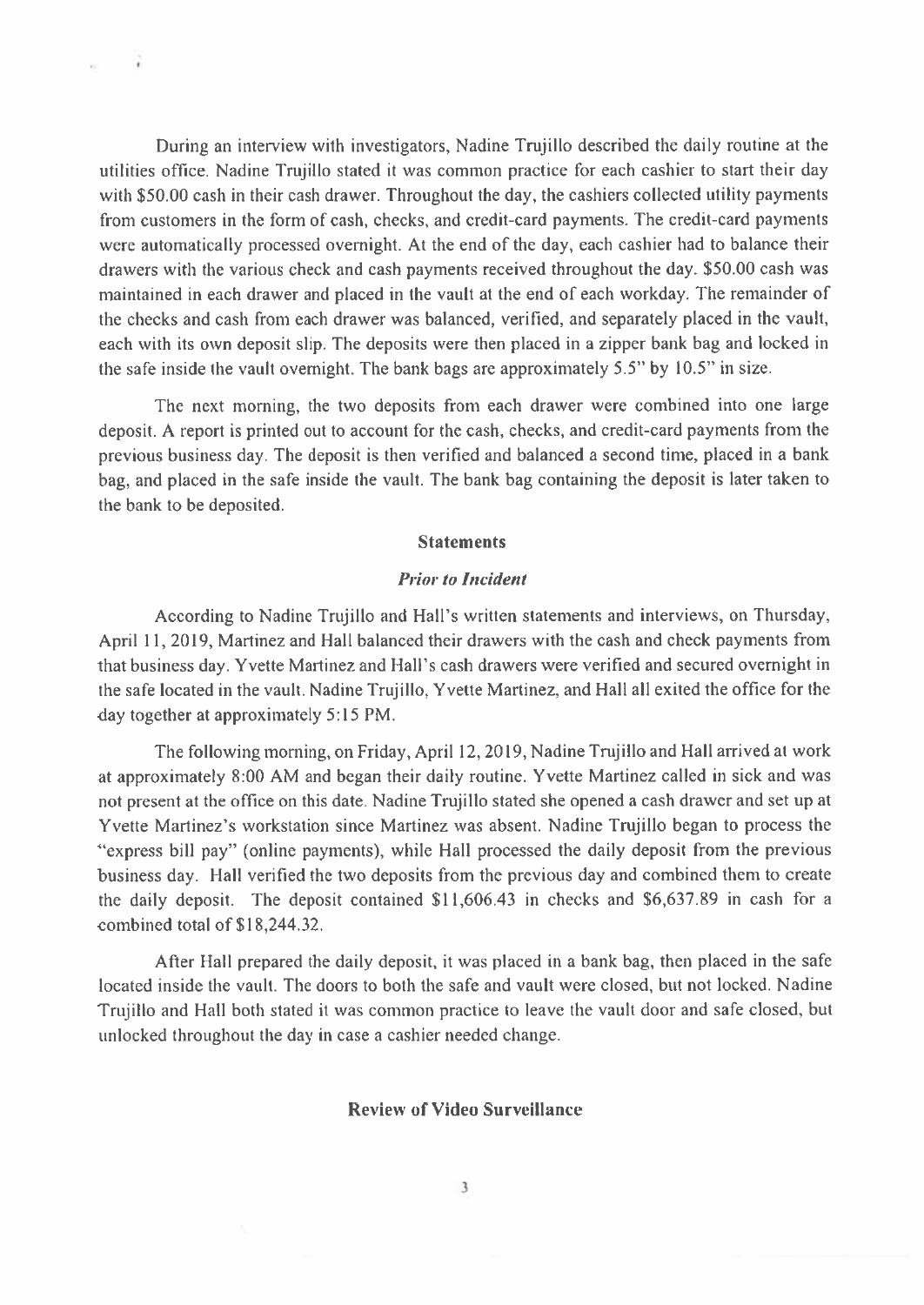On May 24, 2019, OAG investigators received video surveillance recordings collected by the Espanola Police Department and immediately reviewed the recordings. The surveillance video recordings consisted of footage from two video cameras at the Espanola City Hall on April 12, 2019. Investigators thoroughly reviewed the video surveillance recordings from April 12, 2019, and observed footage from the two different surveillance cameras. One surveillance camera (ch01) was located in the utilities office, directed toward the front entrance lobby where customers walked into City Hall and made their utility payments with the cashier. There was a glass partition between the front lobby and the utilities office that separated the customers and cashiers. From this camera angle, investigators were able to observe the front lobby and a portion of the utilities office from the reflection of the glass partition.

 $\sim$ 

iii -

The second surveillance camera (ch04) was located in the hallway outside the utilities office that pointed toward a tinted glass door. The tinted glass door separated and secured the front lobby area from the City Hall employee offices. From this camera angle, investigators were able to view the entrance to the utilities office and the entire hallway from the reflection of the tinted glass door.

At 11:19 AM, Nadine Trujillo walked out of the utilities office and took her lunch break. Hall was left in the utilities office alone during this time period. At approximately 12:31 PM, Hall walked out with nothing in hand, leaving the office unattended. Hall returned at 12:33 PM, but no one was observed entering the utilities office while the office was unattended. At 12:41 PM, City Manager David Valdez was observed pacing in the front lobby area, holding his hands behind his back looking towards various parts of the ceiling. Valdez can also be seen surveying the utilities office through the glass partition that separated the utilities office from the front lobby. Valdez, shortly after, entered the utilities office with nothing in his hands.

Off the reflection of the glass partition, Valdez is observed pacing and walking toward the back of the utilities office where the vault is located. Valdez walked out of the utilities office at approximately 12:44 PM and returned to the utilities office approximately two minutes later with what appeared to be a thin, black, leather portfolio-type case under his left arm. At approximately 12:48 PM, Valdez and Hall both walked out of the utilities office. The door to the utilities office remained open, but no one was observed entering the office while they were gone. At approximately 12:49 PM, both Valdez and Hall returned with an anti-fatigue cushioned floor mat. Valdez is seen with the aforementioned portfolio walking toward the back end of the utilities office and then goes out of camera view toward the direction of the vault.

At 12:51 PM, Valdez quickly peeked his head out into the hallway from the utilities office to the left, toward the City Hall offices, in a suspicious manner, as if wary of who might be in the hallway. At 12:53 PM, Valdez walked out of the utilities office with a cup in his left hand, a pencil in his mouth, and the same portfolio in his right hand. He walked down the hallway toward the left, the direction he was previously observed peeking his head into. Valdez appeared to look toward the portfolio as he swung it back and forth down the hallway. As Valdez walked down the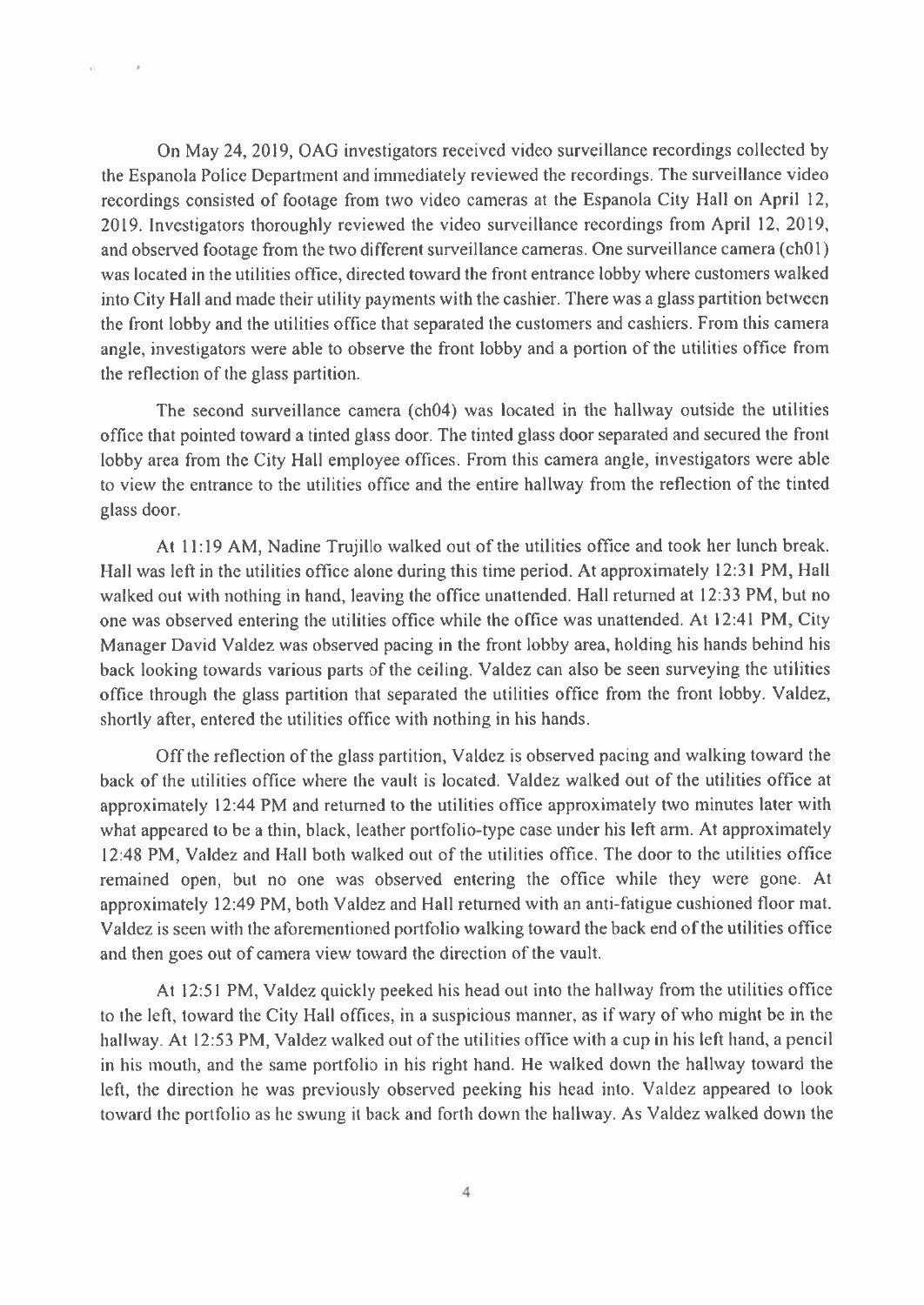hallway, a bulge can be seen on both sides of the leather portfolio and it appeared to be thicker than before. One minute later, Valdez was seen walking into the front lobby from the door located to the right side of the front lobby without the leather portfolio.

The Española City Hall building is laid out in the form of a square (see diagram, below). There are two secured doors from the front lobby that lead to the employee offices at City Hall. There is a door directly across from the front entrance and a door to the right side of the front entrance. A person can enter the door across from the front entrance, next to the utilities office, take three rights in the hallway and re-enter the front lobby through the door to the right side of the front entrance. A person can also enter the door to the right side of the front entrance, take three left turns in the hallway and re-enter the front lobby from the door next to the utilities office. Valdez's office is closest to the door to the right side of the front lobby entrance.



Valdez walked into the utilities office with another city employee identified as Javier Martinez (Former Interim City Manager). Nadine Trujillo, who had just returned from her lunch break, was observed walking in behind them. At 12:58 PM, Hall walked out of the utilities office and down the hallway for her lunch break. At approximately 1:00 PM, Valdez and Javier Martinez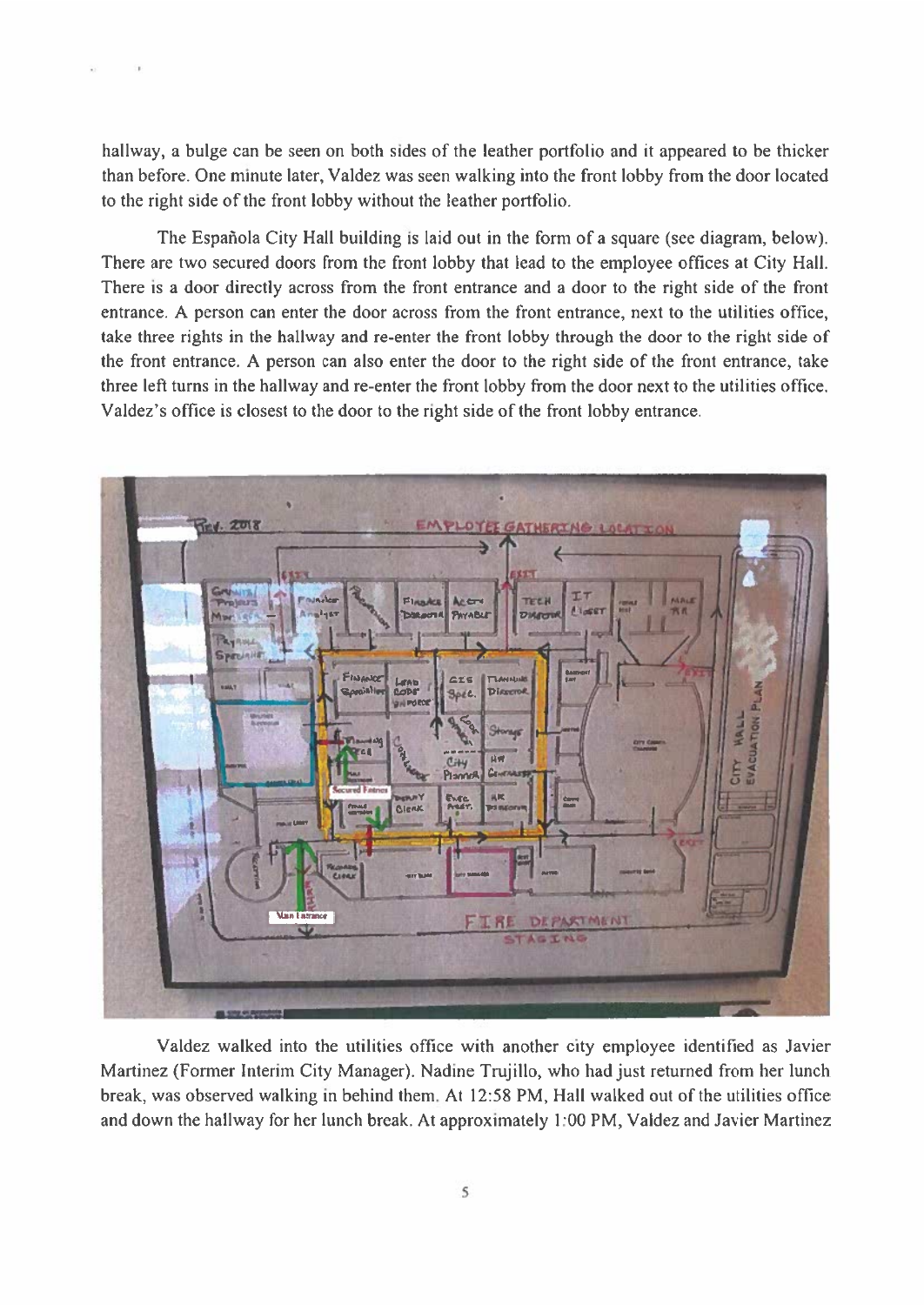walked out of the utilities office and out the door into the front lobby. Trujillo was left working in the utilities office alone.

 $\sim$  14.

 $\mathcal{O}$  .

At 1:21 PM, Valdez and another city employee, identified as Jeff Sergeant, walked into the utilities office. At 1:29 PM, Valdez walked out of the utilities office and slowly walked towards the back offices with his hands behind his back and appeared to survey the hallways. Valdez glanced around the corner of the hallway, leaned and stepped back as he continued to scan the area. Valdez then turned around behind the location of the surveillance camera and looked down the hallway in the same direction of the camera angle. Valdez faced the reflective glass door that separated the front lobby and the City Hall offices and continued to scan the area for a couple of seconds. Valdez then walked through the hallway toward his office.

At 1:32 PM, Valdez carried what appeared to be the same leather portfolio and returned to the utilities office with Javier Martinez. This time the portfolio appeared much thinner than before. At 1:34 PM, Valdez and Javier Martinez exited the utilities office. Javier Martinez walked in and out of the office with nothing in hand and Valdez walked out with the noticeably thinner leather portfolio. Upon exiting the utilities office, Valdez looked up directly at the surveillance camera, and then turned around toward the tinted glass door. Valdez appeared to notice his reflection on the tinted glass door, looked down toward the portfolio, lifted both arms away from his body, making the portfolio visible. He then slowly turned around in a complete circle in the hallway. As Valdez stood in the hallway and waited for Martinez, he slowly lifted the portfolio in front of him, awkwardly held it up for about a second, and proceeded to look into the pouch on the outer side of the portfolio, in a way to make it appear that he did not have anything on him or in his portfolio.

At 2:00 PM, Hall returned from her lunch break and walked into the utilities office. At approximately 2:28 PM, Trujillo was observed walking out of the utilities office. According to Nadine Trujillo during a later interview with OAG investigators, this was around the time she discovered the deposit was not in the safe and notified Hall. Trujillo walked out of the utilities office and down the hallway in search of Steven Trujillo, the Public Works Director and Utilities Department Supervisor.

#### **Statements**

### After Deposit was Noticed Missing on April 12, 2019

After the incident, Nadine Trujillo stated she looked for Steven Trujillo to inform him of the missing deposit, but was unable to locate him. Nadine Trujillo said she then contacted her former supervisor, Diahanne Jacquez, to inform her of the situation. Nadine Trujillo and Jacquez both proceeded to look for Steven Trujillo. Steven Trujillo was located in the Human Resources office.

According to Steven Trujillo, he proceeded to the utilities office and immediately contacted Valdez by telephone, since Valdez was his immediate supervisor. Steven Trujillo told OAG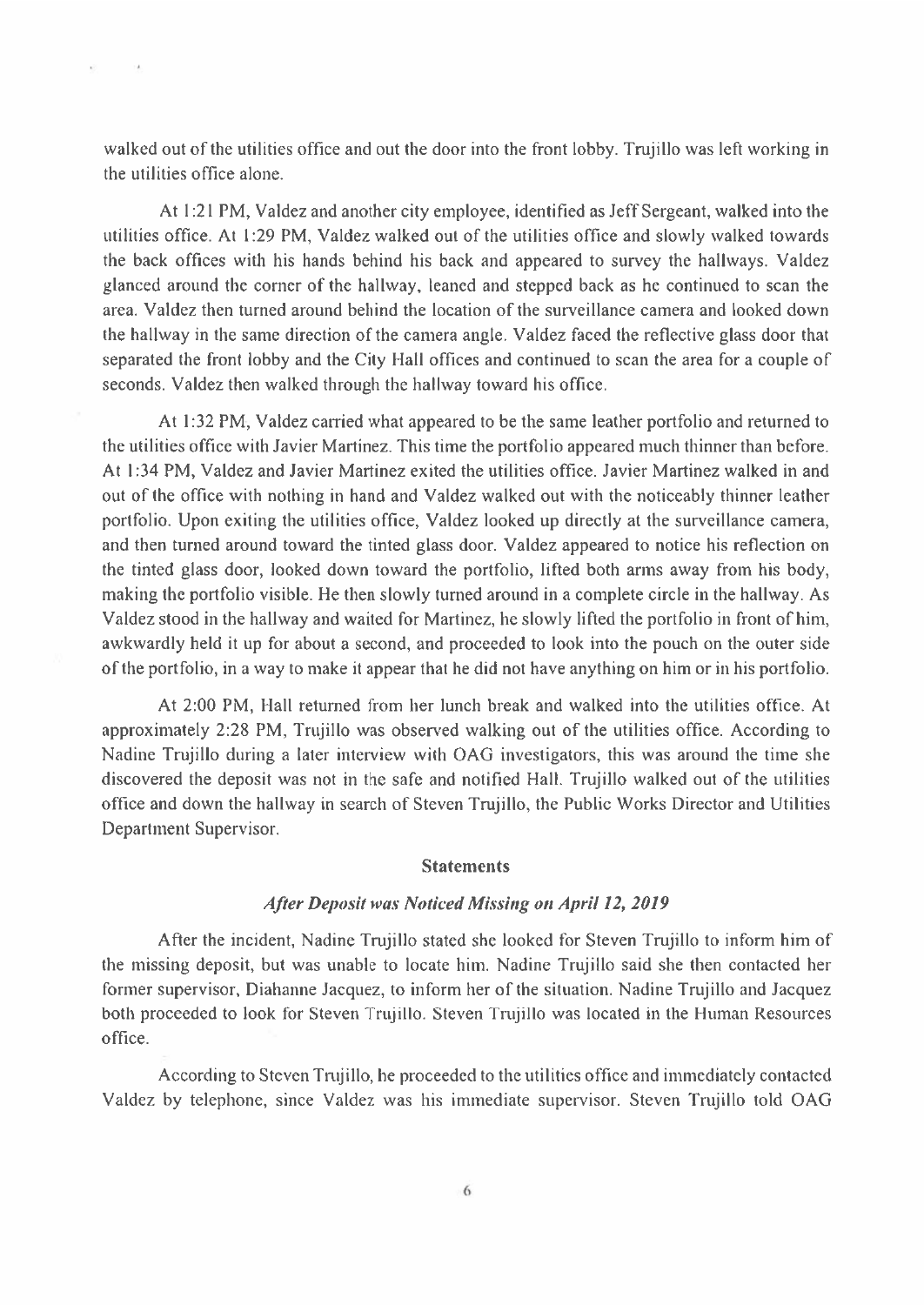Investigators that Valdez said he was not in the building and would immediately return to City Hall.

 $\sim$ 

After a review of Valdez's Wells Fargo Financial information, Valdez was at the Wells Fargo Bank during this time period. Valdez opened a Wells Fargo checking account (ending 54076) and completed this process with a \$1,500 cash deposit at 2:37 PM. The Española Wells Fargo Bank is approximately 5 minutes away from City Hall. Valdez returned to City Hall and entered the utilities office at approximately 2:45 PM. The vault, office, trash cans, and dumpsters were all searched by Steven Trujillo after Valdez arrived.

During this time, Nadine Trujillo, Steven Trujillo, Hall, and Jacquez all reported to investigators during their individual interviews that Valdez asked them if there was anyone else who knew of the missing deposit. They told Valdez they were the only employees who knew of the incident. Valdez told everyone in the office to keep the incident between them and not to tell anyone. Jacquez told investigators during an interview what was most unusual to her was why they had to keep it "their dirty little secret."

According to Nadine Trujillo, Valdez told them "loose lips sink ships" and "I'd be willing to bet Steven's salary it will show up on Monday." Valdez asked for everyone involved to fill out a written statement, which Valdez never collected. OAG investigators do not have copies of these statements. It is unknown who retained copies of these written statements. All parties involved were stunned by how the incident was handled and that it was not reported to law enforcement. All parties involved stated they followed Valdez's directives since he was the City Manager.

At approximately 3:18 PM, an unknown Española Police Officer was seen on the surveillance video in the hallway outside of the utilities office. The Española Police Officer was standing directly across from the entrance to the utilities office with his back toward the utilities office door. The officer wore a navy blue shirt that clearly read "Española Police" on his back and was visible to anyone who walked through the hallway, especially from the utilities office. Steven Trujillo and Hall both walked through the hallway and glanced toward the officer but did not make contact with him.

At approximately 3:39 PM, Nadine Trujillo was observed walking through the front entrance and into the lobby next to a non-uniformed Police Officer. Nadine continued to walk toward the utilities office just as Valdez walked out of the receptionist office. Valdez made contact with the non-uniformed Police Officer and shook his hand. Valdez had an opportunity to report the incident to the Police Officer, but failed to do so at that time.

Nadine Trujillo told OAG investigators that Valdez excused her and Hall at 4:30 PM, a half-hour prior to their normal time of departure. Nadine Trujillo noted a deposit had never gone missing before, but said she felt no one should have been allowed to leave until the deposit was located and everyone, including their vehicles, had been searched. Both Trujillo and Hall's drawers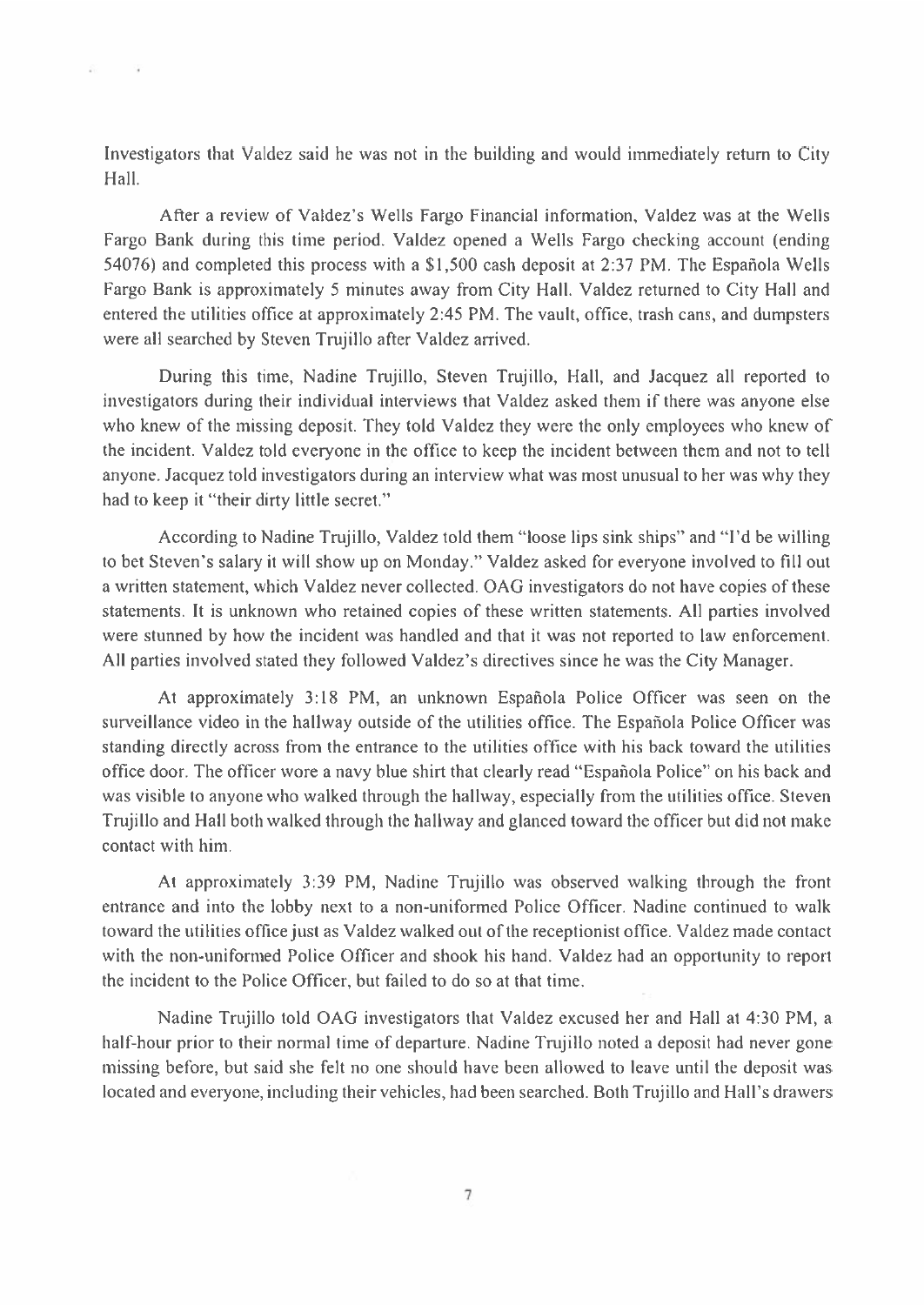were balanced, secured in the safe, and they both eventually departed for the day at approximately 5:15 PM.

as W

Nadine Trujillo and Hall told investigators during their interviews that when they returned to work on Monday, they were fearful of even entering or being alone in the office. Hall told investigators she did not want to enter the office alone because she did not want to be blamed for the stolen deposit if it reappeared in the office.

The deposit ultimately was not returned on Monday, April 15th, as Valdez had said. Nadine Trujillo contacted her supervisor, Steven Trujillo, and asked him if there were any changes made concerning the deposit or daily routines in the utilities office. According to Hall and Nadine Trujillo, there was little to no contact between Valdez and the utilities office after the missing deposit. Nadine Trujillo and Hall felt isolated due to the lack of communication about the missing deposit after the incident. Nadine Trujillo told investigators that Valdez avoided the utilities office and cashiers after the incident.

Hall told OAG investigators that Valdez entered the utilities office when she was working alone (between 12:41 PM and 12:55 PM) on the day the deposit went missing. During this time, Valdez walked into the utilities office and asked her specific questions in reference to the locations of surveillance cameras and the areas in which they monitored. According to Hall, she showed Valdez the location of the surveillance monitor, which showed the locations being monitored. Valdez also asked Hall where the vault was located and whether or not there was a camera inside the vault. Hall told Valdez there were no surveillance cameras located in the vault.

Hall also told investigators that Valdez was alone and not visible in the vault for a few minutes while she tended to a customer on April 12, 2019. Valdez asked Hall several questions about what was kept in the vault while he was in the vault alone. Hall later found it extremely unusual that Valdez spent a large amount of time in the utilities office and asked so many questions in reference to the surveillance cameras, security of the utilities office, and security of the vault on the exact day the money went missing.

The deposit was believed to be stolen between 9:20 AM, when Hall got change from the money bag deposit, and 2:24 PM, when Nadine Trujillo went to the safe to take the money bag to deposit at the bank. There were four (4) people alone in the vault during that time period who had an opportunity to take the deposit. Those four (4) people included Hall, Nadine Trujillo, the custodian, and Valdez. Of all those individuals, Valdez was the only person who does not have daily responsibilities in the vault or utilities office. According to Hall and Nadine Trujillo, Valdez never returned to the vault or utilities office after April 12, 2019. Hall and Nadine Trujillo felt Valdez avoided contact with them after the date of this incident.

Approximately two weeks later, customers called City Hall and asked if their utilities payments had been paid because their checks had not cleared from their bank accounts. As of January 20, 2022, it does not appear that the stolen checks were ever cashed. The utilities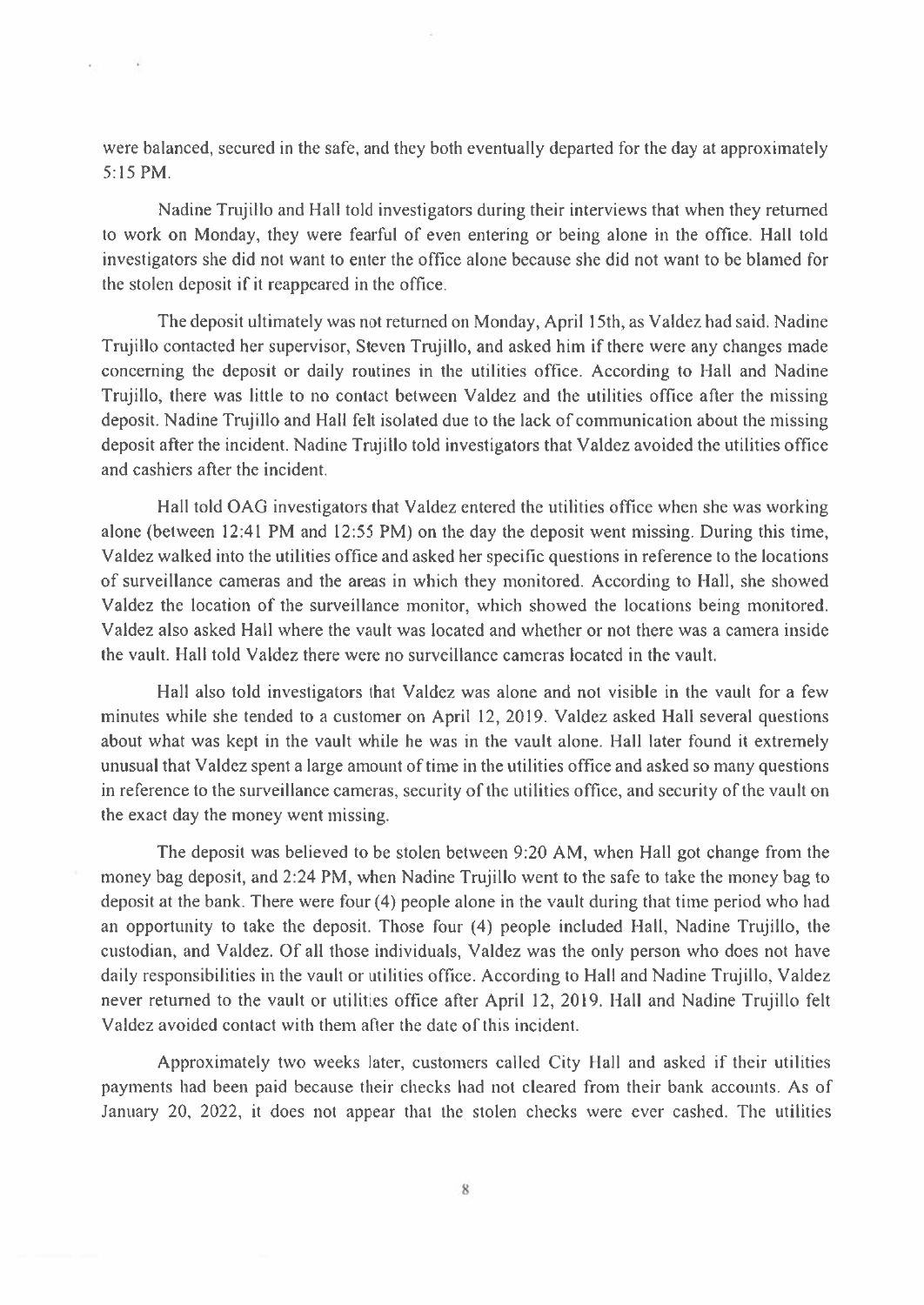department informed the customers who paid with a check to place a stop payment on their checks. The city then deducted the stop payment fees from the customers bill to compensate for the bank fees. Nadine Trujillo continually asked Steven Trujillo what was happening with the deposit and Steven Trujillo told her he did not know and that the City Manager (Valdez) was taking care of it.

n.

¥

### **Pueblo County Sheriff's Office reports and court documents**

Between July 2019 and February 2022, Special Agents worked collaboratively with the Pueblo County Sheriff's Office (PCSO) in Colorado and the Colorado Office of the Attorney General (COAG) in order to obtain court documents, reports and financial records from Colorado.

OAG investigators learned of two reports filed with PCSO that involved Valdez. On July 2, 2019, OAG investigators contacted PCSO Detective J.C. Williams, who confirmed that Valdez was allegedly involved in two separate matters in Colorado City, CO related to Fraud and Embezzlement.

Detective Williams informed investigators that a Fraud report (#198007088) was filed with their office on March 29, 2019 that listed Valdez as the suspect (further details explained below). This report was listed as closed at the time of inquiry.

OAG investigators were also informed that an Embezzlement report (#19S014068) was filed with PCSO on June 12, 2019 with Valdez listed as the suspect as well. PCSO report #19S014068 alleged that Valdez embezzled approximately \$13,500 in cash from the Colorado City Metropolitan District (CCMD) during his employment as the District Manager. The report states that a customer purchased water from CCMD and paid Valdez in cash on three (3) separate occasions between March of 2018 and June of 2018. Valdez gave the customer receipts for these 3 transactions of purchased water, but never turned in or deposited the cash into the CCMD. The customer attempted to claim the water he/she purchased, but was denied because there was no record of the customer purchasing the water. The customer returned with receipts signed by Valdez that verified Valdez received cash payments for the water. When CCMD officials referred to the receipt book, it was found that 23 receipts were missing from the receipt book, including the three receipts provided by the customer. Valdez resigned from his position as District Manager for CCMD in October 2018.

Detective Williams stated the Embezzlement report (#19S014068) was an active investigation and would not be available to OAG investigators at that time (July 2, 2019). OAG investigators believed at the time that the conclusion of this investigation would be necessary for a thorough and conclusive investigation by our office. OAG investigators did receive Fraud report #19S007088 on this date and patiently waited for the completion of the investigation and prosecution of PCSO case #19S014068.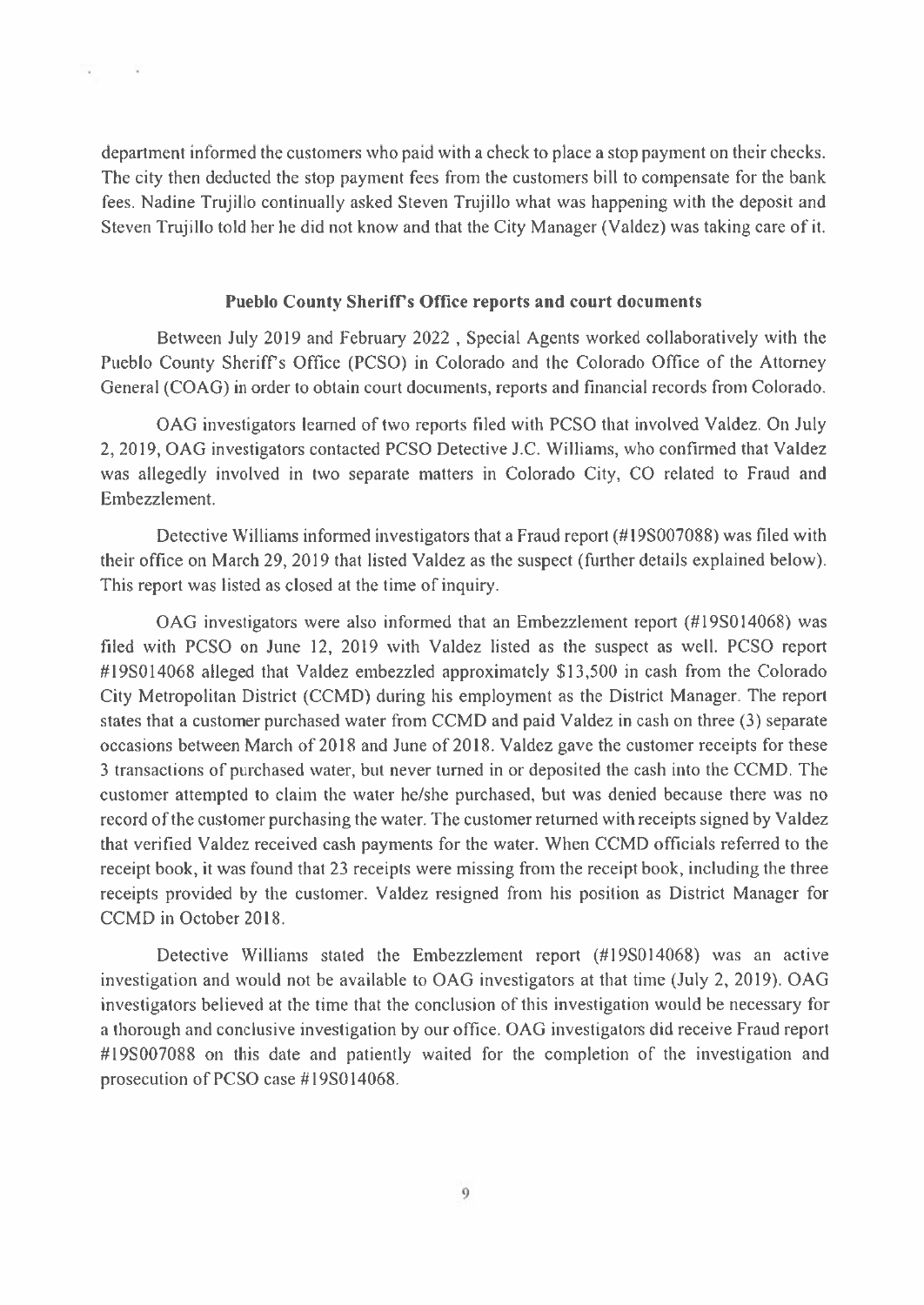On September 9, 2019, a felony complaint was filed with the 10th Judicial District Court in Pueblo County, Colorado regarding the Embezzlement report #198014068.

Ň.

On July 10, 2020, Valdez pled guilty to Theft between \$20,000 - \$100,000 (Felony) and was ordered to pay restitution in the amount of \$25,263.50, court fees and 200 hours of community service.

On June 10, 2021, affiant contacted Sergeant J.C. Williams regarding information on the cases Valdez was involved with in Colorado City. Sergeant Williams informed affiant Valdez had pled guilty to PCSO case #19S014068 and believed PCSO fraud case #19S007088 remained closed and was never pursued. Affiant respectfully requested for assistance in obtaining the discovery regarding the Embezzlement case Valdez pled guilty to. Sergeant Williams advised affiant he was no longer a Detective and was recently promoted to Sergeant at the correction facility. Sergeant Williams referred me to the 10th Judicial District Attorney's Office to obtain these documents. After contact was made with the 10th Judicial District Attorney's Office, I was once again referred back to PCSO.

### **Financial Records**

PCSO case #19S007088 was received on July 2, 2019 and it was found that Valdez utilized the Bank of the San Juans and ENT Credit Union, both from Colorado, to either deposit or cash checks related to PCSO Fraud report #19S007088. Valdez's personnel file revealed he had a bank account with Wells Fargo Bank, OAG investigators requested Valdez's financial records from Bank of the San Juans in Colorado, ENT Credit Union in Colorado and Wells Fargo Bank through search warrants. The following information was obtained from the following financial institutions.

### **Bank of the San Juans in Colorado**

On January 29, 2020, a search warrant was signed and authorized by New Mexico 1st Judicial District Judge Matthew Wilson, to be served on Bank of the San Juans regarding Valdez's financial records for 2019. On January 31, 2020, Courtney Quillen at Bank of the San Juans in Colorado City, CO was contacted and served with the warrant via email.

On February 20, 2020, our office received a letter from Peggy Bennett representing the Bank of San Juan division of Glacier Bank. The letter read:

"This letter is in response to the Subpoena received by Bank of San Juan division of Glacier" Bank, regarding accounts possibly held by David Valdez. Bank of San Juans does not have a presence in New Mexico; therefore, Bank of San Juans is unable to respond to this Subpoena. The Order would have to be received through an Idaho, Montana, Washington, Colorado, Arizona, Nevada or Utah Court/Attorney."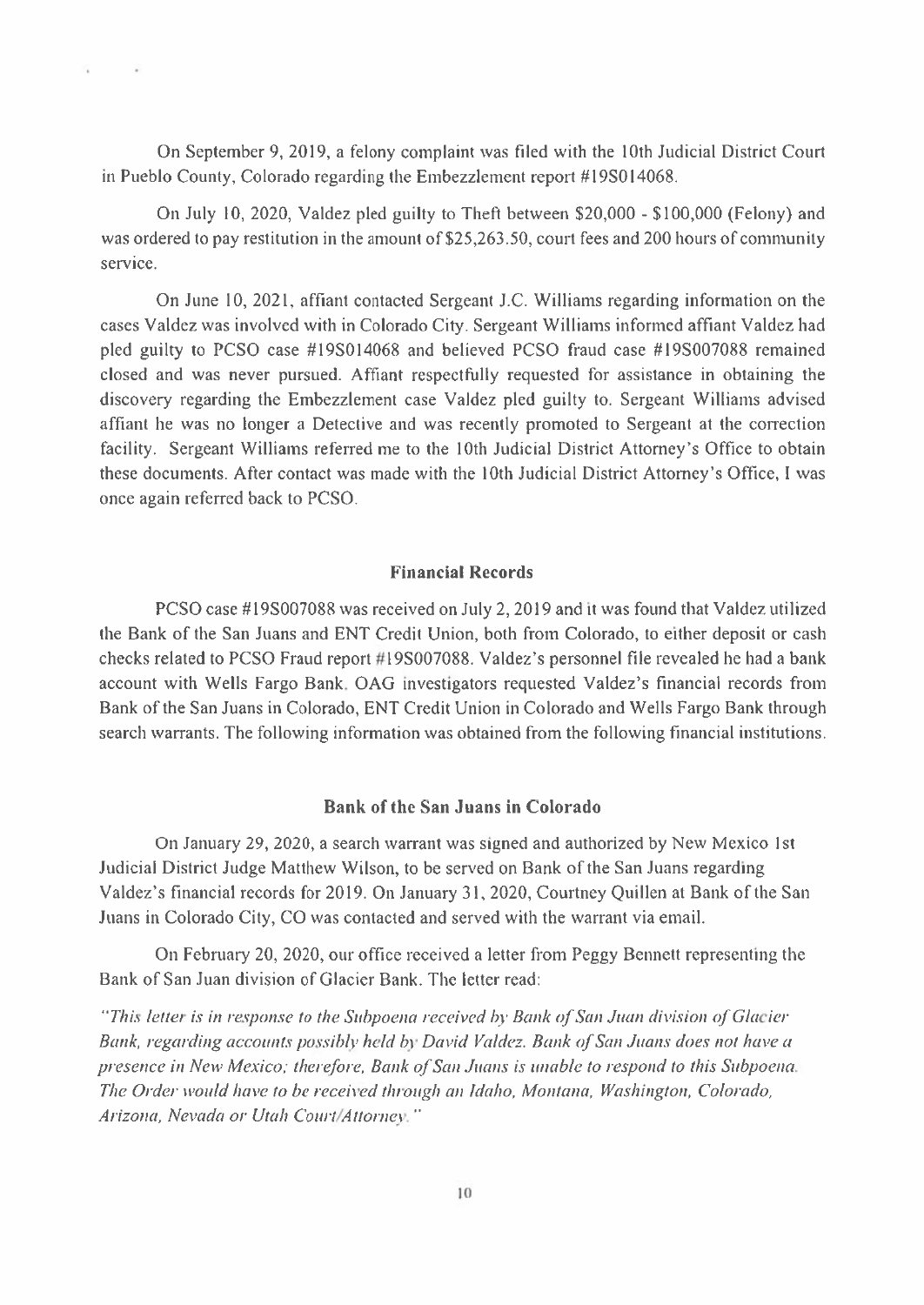After several unsuccessful attempts to obtain Valdez's financial records from Bank of the San Juans, OAG investigators reached out to the COAG office for assistance. On July 1, 2021, affiant made contact with COAG Senior Investigator Karen Bliss. Senior Investigator Bliss was briefed on the cases regarding Valdez in Colorado and New Mexico. A copy of the search warrant was sent to Senior Investigator Bliss. The case was turned over to COAG Criminal Investigator Chris Byrne who completed a Colorado Court Order for Production of Records (COPR) for the financial records requested from Bank of the San Juans.

 $\sim$ 

 $\sim$ 

On August 19, 2021, affiant was notified by Investigator Byrne that a Colorado Judge signed and approved the COPR. Bank of the San Juans was served with the COPR. Affiant was later notified that Valdez did not have a bank account with Bank of the San Juans during the requested time period in 2019.

### **ENT Credit Union in Colorado**

On January 29, 2020, a search warrant was signed and authorized by 1st Judicial District Judge Matthew Wilson, to be served on ENT Credit Union in Colorado regarding Valdez's financial records for 2019. On January 31, 2020, Jenn Newville at ENT Credit Union in Colorado was contacted and served with the warrant via email. On February 21, 2020, OAG investigators obtained Valdez's financial records from ENT Credit Union in Colorado for the period between January 31, 2019 through March 9, 2019.

Valdez received a bi-weekly unemployment benefit (CDLE UI Benefits) directly deposited into his checking account for the amount of \$1,026.00. This unemployment benefit was Valdez's only consistent source of income. Valdez's other sources of income into this checking account consisted of random cash deposits, transfers from his wife's and children's accounts, and checks from Charlie Burns that were eventually found to be forged and fraudulently cashed or deposited into Valdez's account according to bank records and Pueblo County Sheriff's Office (PCSO) report #19S007088.

After an analysis of Valdez's bank statements, OAG investigators found that he withdrew a large portion of his income at casinos in Colorado and New Mexico.

On February 8, 2019, Valdez made five (5) ATM withdrawals for a total amount of \$426.97 (including ATM fees) in Blackhawk, Colorado. Blackhawk is Colorado's largest gambling town and is located approximately 40 miles west of Denver. Valdez also made two (2) \$100.00 bank transfers from his wife's account into his own checking account on this date. Valdez's checking account was overdrawn February 9, 2019 through February 12, 2019 a total of -\$95.78 until his unemployment check was automatically deposited into his account.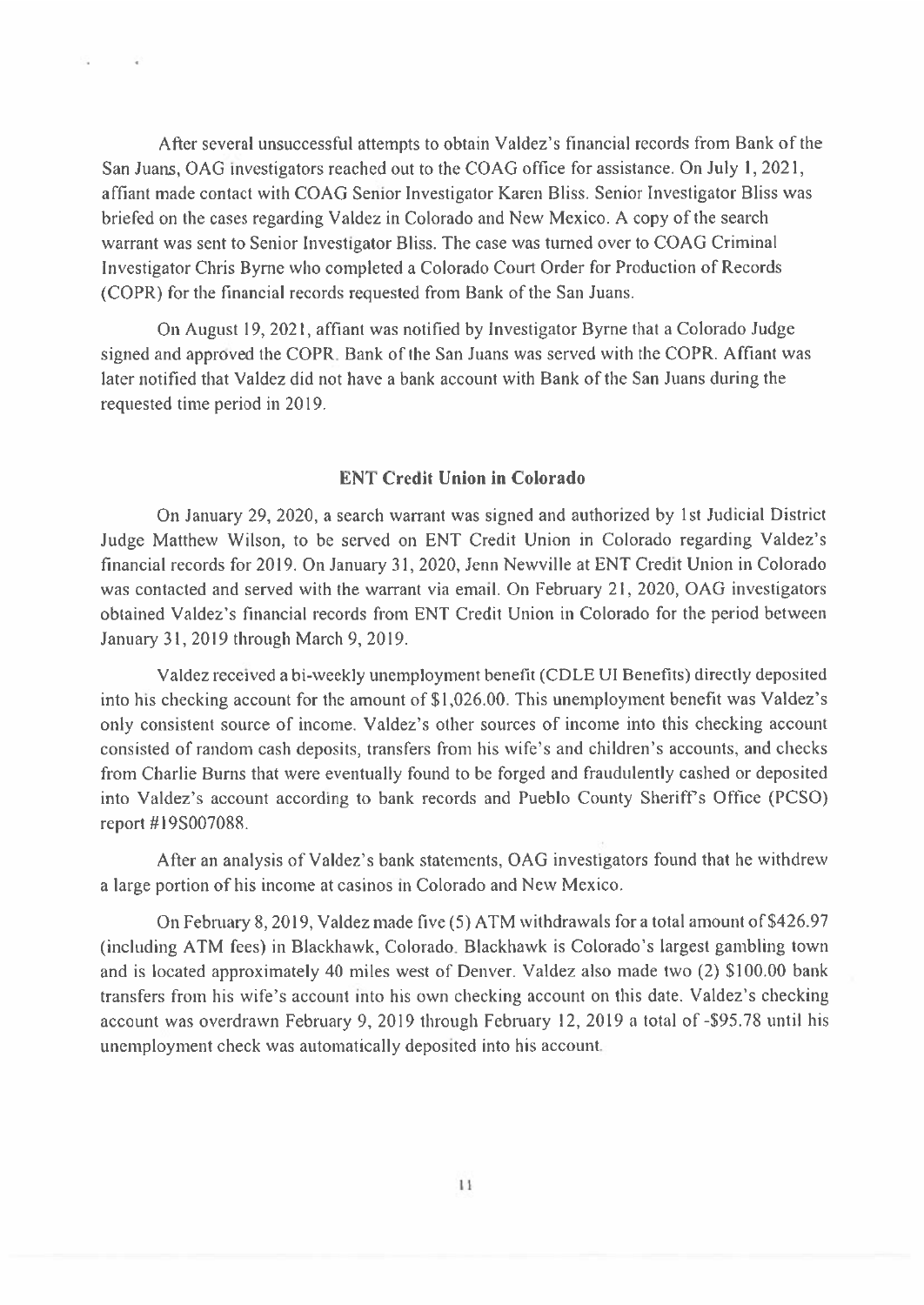On February 16, 2019, Valdez's checking account was again overdrawn a total of -\$267.60 through February 26, 2019 when Valdez's unemployment check was automatically deposited and overdraft fees were reimbursed.

On February 27, 2019, Valdez returned to Blackhawk, CO and withdrew \$2,593.96 (including fees) from his checking account. On this same date, a \$2,000 bank transfer was made into Valdez's checking account from Mark Valdez (David's brother). On March 2, 2019, Valdez's checking account was overdrawn again through March 11, 2019. His checking account was overdrawn a total of -\$226.52 until a \$2,000 cash deposit was made on March 11th at 8:35 AM. On March 11th at 8:27 AM, the same date of the deposit, Valdez cashed a \$6,500.00 check (#1020) from Charles A. Burns. According to PCSO report #19S007088, written on March 29, 2019, Burns reported this check was stolen from his checkbook, fraudulently forged and unauthorized.

On March 13, 2019, Valdez made a \$500.00 cash deposit into his checking account at 3:42 PM. Valdez also made a cash deposit into his account and then a bank transfer deposit of \$400.00 from his son, Jacob Valdez's account. On this date Valdez withdrew \$1,240.00 from Buffalo Thunder Casino and \$413.95 from Camel Rock Casino (Tesuque Casino). Valdez had another "Debit card Visa Check" withdrawal from Buffalo Thunder Casino for \$491.19 dated for March 15, 2019. Valdez withdrew a total of \$2,145.14 at the New Mexico Casinos during this visit.

On March 21, 2019, Valdez returned to Buffalo Thunder and Camel Rock Casino (Tesuque). On this date Valdez had an ATM withdrawal at Camel Rock for \$505.50 and two withdrawals at Buffalo Thunder Casino for a total of \$531.00. Valdez's checking account dwindled down to \$22.35 when Valdez made a \$1,200.00 cash deposit on March 22, 2019.

On March 25, 2019 at 4:24 PM, Valdez withdrew \$500.00 cash from his checking account and deposited a \$2,000.00 check (#1018) from Charles Burns' Bank of the San Juans checking account. According to PCSO report #198007088 written on March 29, 2019, Burns reported this check was stolen from his checkbook, fraudulently forged, and unauthorized to be cashed.

During this time period, Valdez traveled back to New Mexico and had the following withdrawals at Buffalo Thunder Casino:

 $\bullet$  3/26 - \$505.00 at Buffalo Thunder

Date of

 $\sim$ 

- $\bullet$  3/26 \$523.50 at Buffalo Thunder
- $\bullet$  3/27 \$505.00 at Buffalo Thunder
- $\bullet$  3/27 \$523.50 at Buffalo Thunder

### \$2,102.00 total withdrawn during this trip

On March 27, 2019, Valdez diluted his account to \$64.82 until he deposited a \$2,500.00 check (#1019) from Charles Burns' Bank of the San Juans checking account. Again, according to PCSO report #19S007088, Burns reported this check (#1019) to be stolen from his checkbook, fraudulently forged, and was unauthorized to be cashed by Valdez.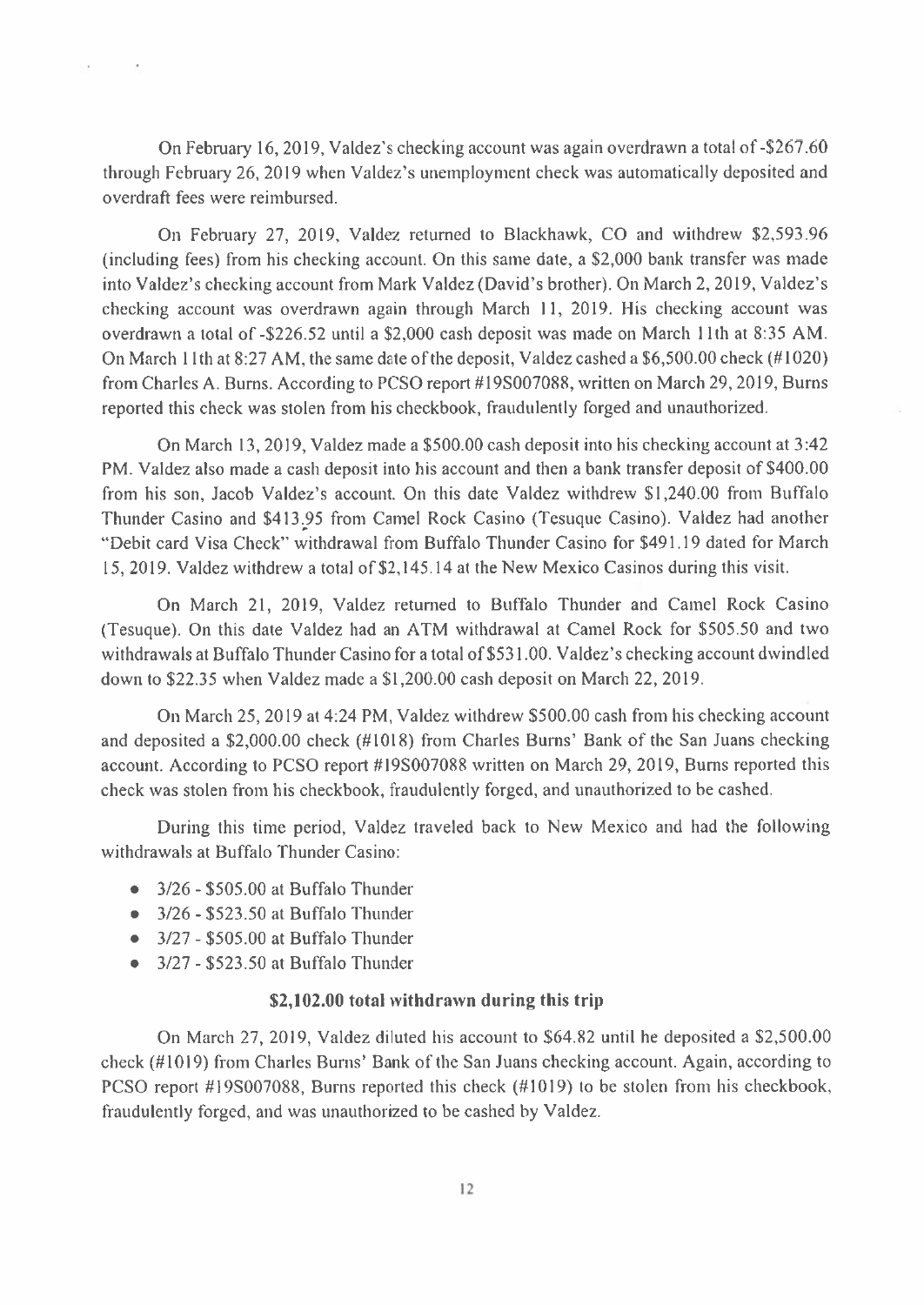On March 28, 2019, Valdez spent \$1,447.45 servicing his vehicle and withdrew the following amounts:

- $\bullet$  3/28 \$200.00 at ENT ATM in Rye, Colorado
- $\bullet$  3/28 \$305.00 at Buffalo Thunder

 $\mathbf{r}$ 

 $\sim$ 

 $\bullet$  3/28 - \$315.50 at Buffalo Thunder

### \$820.50 total withdrawn on this short trip to New Mexico

On this date, Valdez dwindled his account balance to \$20.01. Valdez then returned to Pueblo, CO and deposited another \$6,500.00 check (#1016) from Charles Burns' Bank of the San Juans checking account at 3:20 PM. Valdez withdrew \$100.00 from this check and a total of \$5,800.00 was placed on a hold by ENT Credit Union due to the large amount of the check. This check (#1016) deposited by Valdez was also reported to PCSO by Burns to be stolen from his checkbook, forged, and was not authorized to be converted into currency.

On Sunday, March 31, 2019, the day before Valdez started his first day as Espanola's City Manager, Valdez returned to Buffalo Thunder and made the following withdrawals:

- $\bullet$  3/31 \$205.00 at Buffalo Thunder Casino
- $\bullet$  3/31 \$25.00 at Buffalo Thunder Casino
- $\bullet$  3/31 \$245.00 at Buffalo Thunder Casino
- $\bullet$  4/1 \$45.00 at Buffalo Thunder Casino
	- \$520.00 total withdrawn at Buffalo Thunder Casino

### PCSO Fraud Case #19S007088

On March 29, 2019, Charles Burns, an elderly male who Valdez assisted with meals and tasks around his residence, went to his bank, Bank of the San Juans in Colorado. Burns found that his checking account was overdrawn and wanted to find out why. The bank manager, Kourtney Ouillen, informed Burns his account was overdrawn due to six (6) large checks paid to David Valdez. Burns stated he signed and authorized two (2) checks to Valdez that totaled \$12,500, but he did not sign or authorize four (4) of the checks that totaled \$15,200. The four (4) checks fraudulently cashed/deposited by Valdez were missing from the back end of Burns' checkbook. According to the report, Burns' two sons and Valdez were the only people who had been in Burns' home and could have had access to his checkbook. Bank of the San Juans eventually reported the fraudulent checks to Valdez's bank, ENT Credit Union.

On Monday, April 1, 2019, the same day Valdez started as Espanola's City Manager, ENT Credit Union made large withdrawals from Valdez's checking account for the forged and fraudulent checks deposited by Valdez related to PCSO Fraud case #19S007088 that was filed in March. The following withdrawals were made by ENT Credit Union: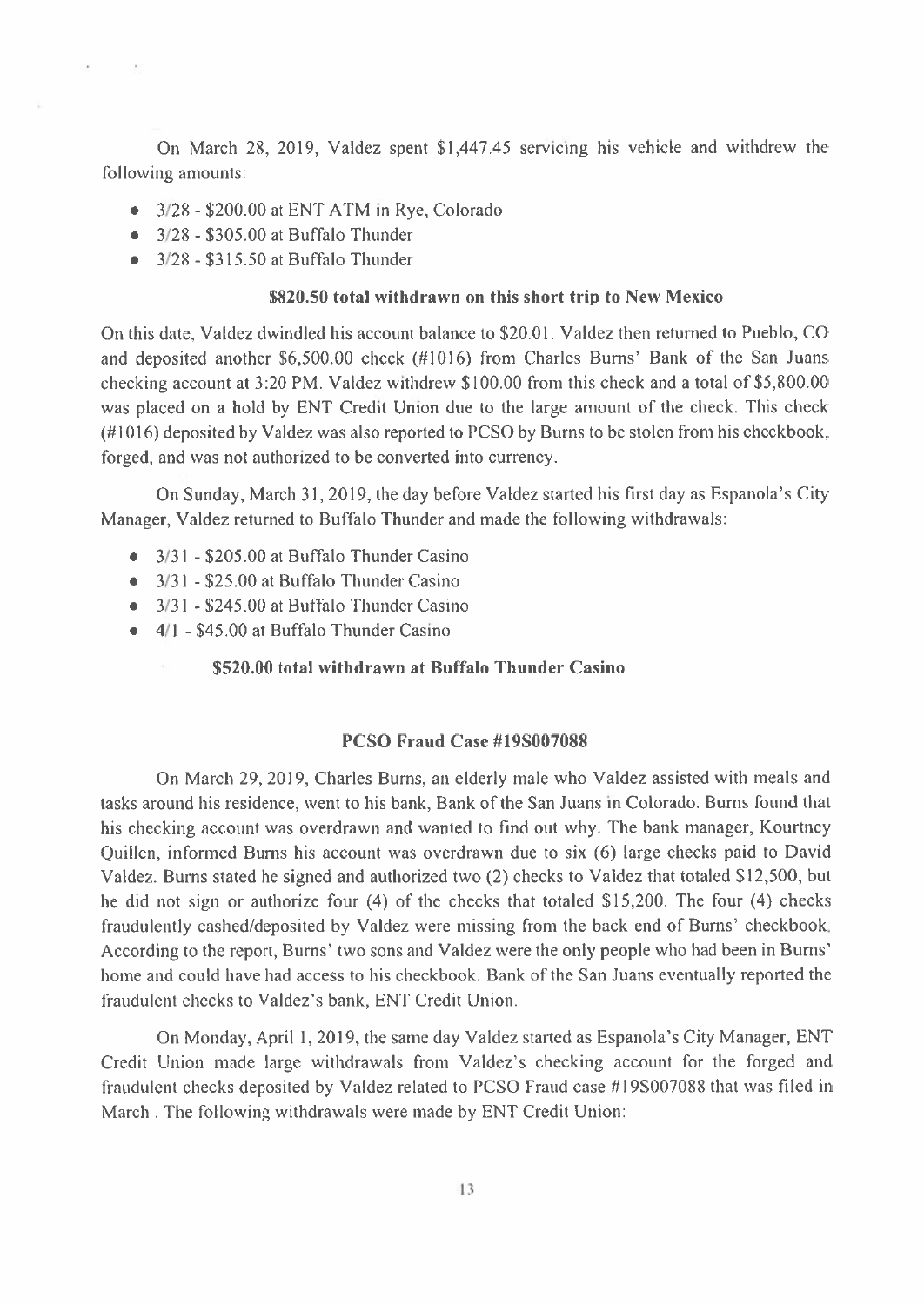$4/1$  $-$ \$2,500.00  $\qquad \qquad \bullet$ 

Ń.

 $\sim$ 

- $4/1$  $-S2,000.00$
- $4/2$  $-$ \$6,500.00

Valdez's checking account balance started at \$5,922.21 on Monday, April 1, 2019 and was closed by ENT Credit Union on Wednesday, April 3, 2019 with an overdrawn ending balance of -\$5,372.51. It is unknown if Valdez ever repaid ENT Credit Union for these overdrawn funds. It is also unknown whether Valdez repaid Burns for any other funds that were fraudulently taken from Burns.

### David Valdez receives his first paycheck

On Thursday, April 11, 2019, the day before the utilities deposit was stolen, Valdez received his first payroll check for a week's worth of work in the amount of \$1,461.20. It did not appear that Valdez had a bank account between April 3, 2019 when ENT Credit Union closed his bank account and Friday, April 12, 2019 when Valdez opened a checking account with Wells Fargo Bank on the day the deposit was stolen.

#### **Wells Fargo Bank records**

OAG investigators obtained Valdez's financial records from Wells Fargo Bank via a search warrant on October 28, 2019. After an analysis of these records, OAG investigators found that Valdez opened his Wells Fargo checking account (ending 4076) on Friday, April 12, 2019 at 2:37 PM. This was the same day the utility deposit was stolen from the safe at City Hall. The account was opened with \$1,500,00 cash at the Wells Fargo Branch on 645 N. Riverside in Espanola, N. approximately 5 minutes from City Hall. Valdez appeared to have returned to Colorado City, CO during the weekend and returned to Española on Monday, April 15, 2019.

During the week of Monday, April 15, 2019 through Friday, April 19, 2019, Valdez had the following ATM withdrawals and deposits in regards to his Wells Fargo Bank account:

- $\bullet$  4/15  $$1,000.00$  cash deposit
- $-4/15$ \$305.50 ATM withdrawal (fees included) from an ATM located across from Santa Claran Casino
- $\bullet$  4/16 \$306.50 ATM withdrawal from Tesuque Casino
- $4/17$ \$200.00 cash deposit
- $\bullet$  4/19 \$70.26 Hilton Hotel at Buffalo Thunder Casino

\$612.00 total ATM/Casino withdrawals this week (not including hotel payment)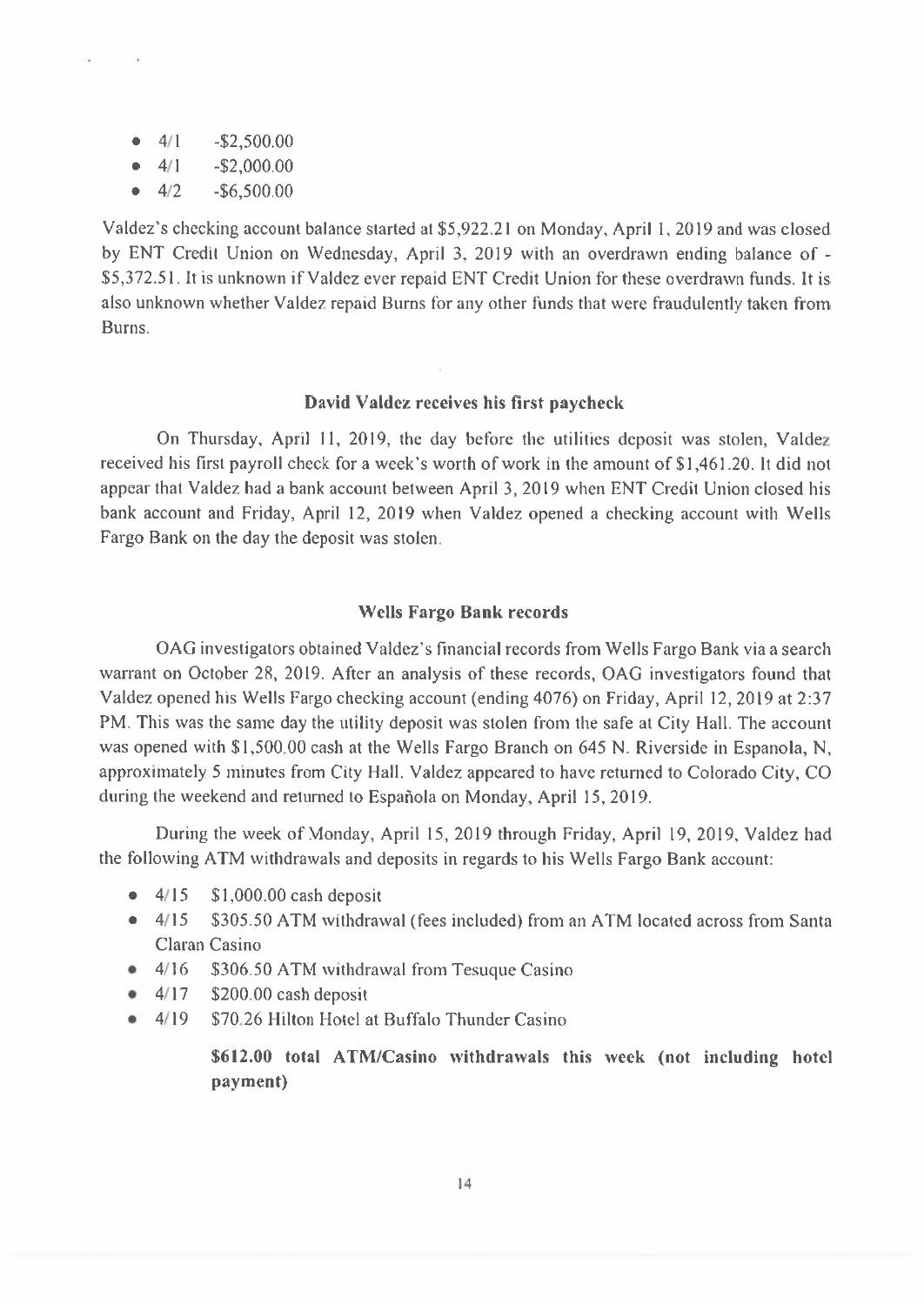Valdez appeared back in Colorado City, CO during the weekend and returned back to Espanola, NM on Monday April, 22, 2019. Valdez made the following ATM withdrawals and deposits during the week of Monday, April 22, 2019 through Friday, April 26, 2019 on his Wells Fargo checking account:

\*Note: On April 22, 2019, Valdez's checking account was overdrawn -\$33.72.

- $4/25$  $\bullet$ \$2,303.24 cash deposit (1st payroll check)
- $\bullet$  4/25 \$305.50 ATM withdrawal from ATM across Santa Claran Casino
- \$310.95 withdrawal from Santa Claran Casino  $-4/25$
- $-4/25$ \$318.99 withdrawal from Santa Claran Casino

## \$935.44 total ATM/Casino withdrawals this week

It appeared that Valdez traveled to Colorado City, CO for the weekend on Friday, April 26, 2019 and returned back to Espanola, NM on Tuesday, April 29, 2019. Valdez made the following ATM withdrawals and deposits for the week of Monday, April 29, 2019 through Friday, May 4, 2019 from his Wells Fargo checking account:

- $\bullet$  $4/30$ \$25.50 ATM withdrawal in Colorado City, CO (not included in weekly total)
- $5/1$ \$306.00 ATM withdrawal at Buffalo Thunder Casino  $\bullet$
- $\bullet$  5/2 \$25.50 ATM withdrawal from ATM across Santa Claran Casino
- $\bullet$  5/3 \$400.50 Deposit - "City of Española Petty Cash/David Valdez" (Total Check was for  $$479.50$  and  $$79.00$  was kept in cash)

## \$331.50 total ATM/Casino withdrawals this week

Valdez received a check from the City of Española paid to the order of "City of Española" Petty Cash/David Valdez". This check was deposited into Valdez's personal Wells Fargo checking account on May 3, 2019 at 10:46 AM. Valdez deposited \$400.50 into his checking account and cashed the remaining \$79.00. Prior to this deposit, Valdez's checking account balance was overdrawn -\$1.49. After the deposit was made, Valdez's account balance was \$399.01 Valdez spent the remaining "Petty cash" deposit at the following locations:

- $5/3$ \$38.91 Ohkay Express Mart in Espanola, NM  $\bullet$
- $5/3$ \$91.42 Texas Roadhouse in Pueblo, CO
- $\bullet$  5/4 \$48.49 Cactus Flower Inc. in Pueblo, CO
- $5/4$ \$213.59 Wal-Mart in Pueblo, CO  $\bullet$
- $5/4$ \$27.60 Sam's Club in Pueblo, CO

Following these withdrawals, Valdez's account balance was again overdrawn -\$21.00 until May 9, 2019 when he made a \$1,933.24 cash deposit into his account. Immediately after being paid and depositing his payroll check, Valdez made the following withdrawals:

\$306.00 ATM withdrawal at Buffalo Thunder Casino  $5/9$  $\bullet$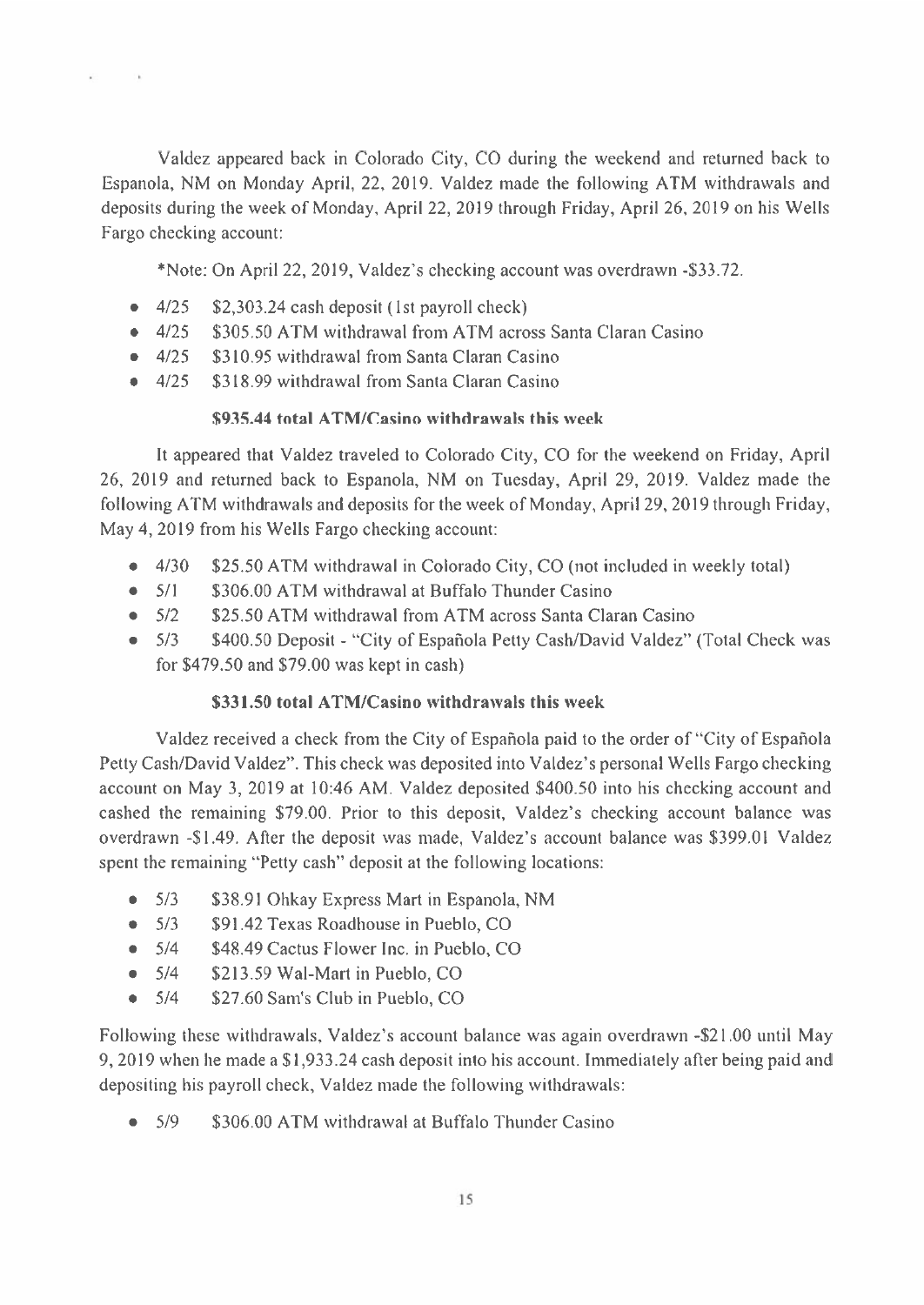- \$315.50 withdrawal at Buffalo Thunder Casino  $5/9$
- $5/9$ \$315.50 withdrawal at Buffalo Thunder Casino
- $5/9$ \$318.99 withdrawal at Santa Claran Casino

## \$1,255.99 withdrawn on Thursday, May 9th at the casinos

Immediately after returning from Colorado City, CO on Sunday, May 13, 2019, Valdez returned to Buffalo Thunder Casino and made the following withdrawals and made a deposit from a personal check written to him from his mother, Diana Valdez:

- $5/13$ \$106.00 withdrawal from Buffalo Thunder Casino  $\bullet$
- \$106.00 withdrawal from Buffalo Thunder Casino  $• 5/13$
- \$700.00 check from Diana Valdez (\$400 deposit & \$300 cash back)  $-5/13$

# \$212.00 withdrawal from Buffalo Thunder Casino and \$300 cash from a personal check on this date

On May 23, 2019, Valdez deposited his \$2,669.53 payroll check to his checking account. Valdez deposited \$2,069.53 and cashed out \$600.00 from his payroll check and later made the following withdrawals:

- \$306.00 ATM withdrawal from Buffalo Thunder Casino  $5/29$  $\bullet$
- $5/29$ \$310.95 withdrawn from Camel Rock Casino (Tesuque)  $\bullet$
- $5/29$ \$310.95 withdrawn from Camel Rock Casino (Tesuque)
- \$318.99 withdrawn from Santa Claran Casino  $\bullet$  5/29
- \$46.00 ATM withdrawal from Buffalo Thunder Casino  $\bullet$  5/30
- \$66.00 ATM withdrawal from Buffalo Thunder Casino  $• 5/30$

## \$1,358.89 total withdrawn from the local casinos on these dates

Valdez liquidated his checking account to \$4.86 until he received his payroll check from the City of Española on June 5, 2019. Valdez continued this spending pattern throughout his tenure as the City Manager of Española until he was terminated from his position on July 10, 2019.

During the analysis of Valdez's Wells Fargo bank statements, OAG investigators observed a \$1,000.00 personal check (#99) written to the City of Española. The check was dated June 25, 2019 and "wallet/utilities" was written in the memo section of the check. After a follow up phone call on January 25, 2022 with the current Deputy City Clerk Melissa Velasquez and Utilities Supervisor Danielle Bustos, Bustos recalled Valdez telling her that he had lost his wallet and had the utilities department cash his personal check at the utilities office. Valdez wrote the \$1,000.00 check to the City of Espanola and gave it to the utilities cashier. The utilities cashier took \$1,000.00 cash from the utilities deposit and then placed Valdez's personal check in the utilities deposit. Valdez's personal check cleared his personal bank account on June 26, 2019 without any discrepancies.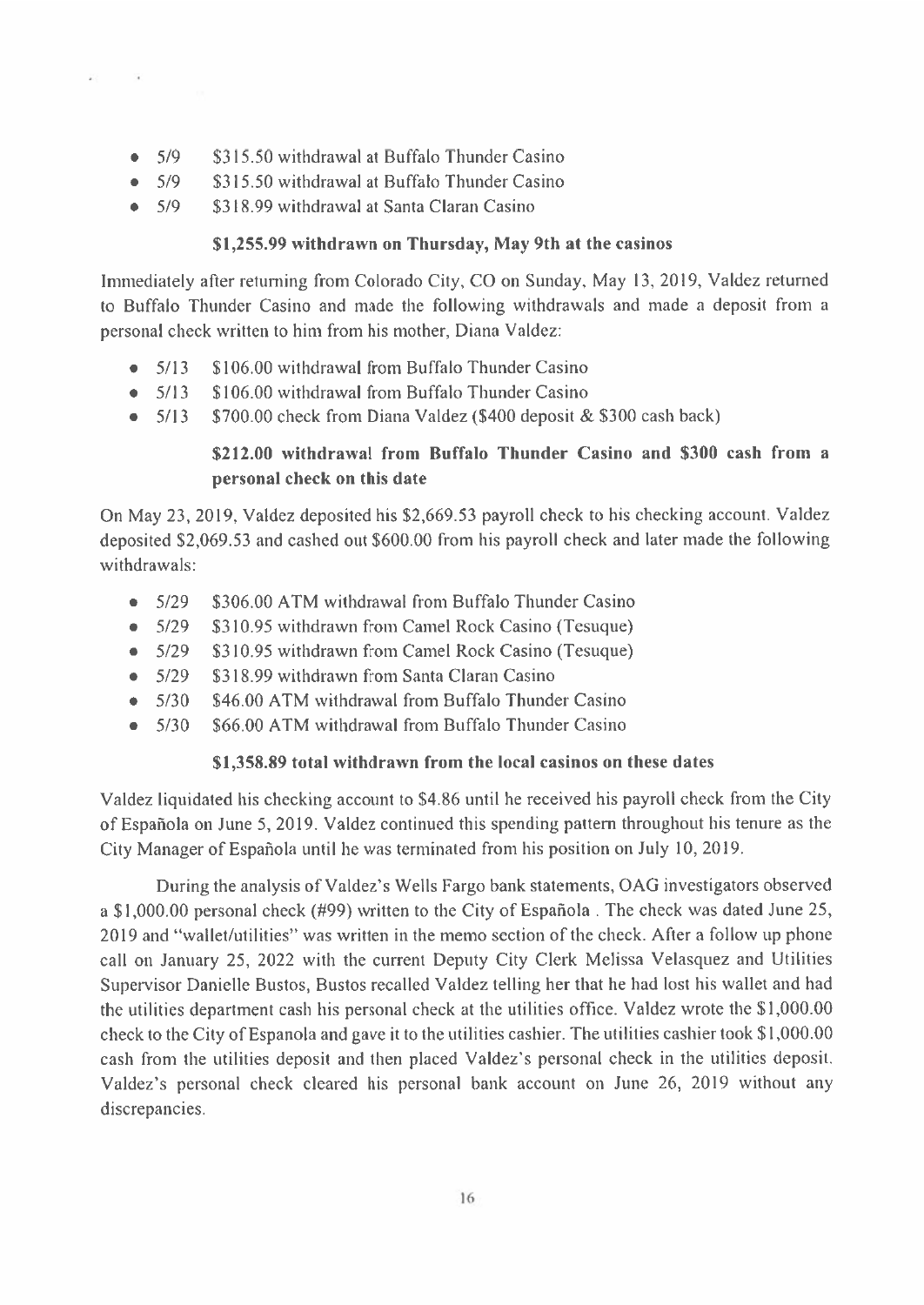During the later month of June 2019 and the month of July 2019, OAG investigators begin to see payments to quick loan type financial institutions. Several payments were made to OneMain Financial, Infinity Loans, and Speedy Loan. Valdez was suspended as the City Manager on July 5, 2019 due to the fact that the City of Espanola learned that Valdez was the target of a criminal investigation in Colorado City, CO, regarding the theft or misappropriation of public funds while District Manager for the Colorado City Metropolitan District. Valdez was terminated during a closed executive city council meeting on July 9, 2019. Valdez deposited his final paycheck from the City of Española on July 11, 2019.

#### **Casino** records

OAG investigators retrieved player card information from local casinos in or around the City of Espanola. Information was obtained from Buffalo Thunder Casino on June 20, 2019. On June 28, 2019, OAG investigators received player card information from Tesuque Casino, also known as Camel Rock Casino. On July 26, 2019, James Baca, a representative with the Santa Claran Casino was served with a subpoena requesting player card information for Valdez. Ohkay Casino and Cities of Gold in the area did not have information of Valdez gambling at their locations. The information from the documents collected from these three (3) casinos exhibited the dates, times, the amount of money bet, the amount the casino profits (casino win) from Valdez, among other information.

According to these documents, Valdez lost the following amounts at the three (3) casinos combined during the following months:

- March  $2019 $9,763.72$
- April 2019 \$7,335.04
- May 2019 \$2,399.75

Valdez started his employment with the City of Española on Monday, April 1, 2019. On the week the deposit was stolen, Valdez gambled on:

- Monday, April 8, 2019 and lost a total of  $$1,019.55$
- Thursday, April 11, 2019 and lost a total of \$1,323.65 (Received 1st payroll check of  $$1,461.20)$

### Total loss for the two (2) days was \$2,343.20

On Friday, April 12, 2019, the deposit was stolen from the safe and based on Valdez's financial records, Valdez traveled back to his home in Colorado City, Colorado for the weekend. Valdez returned to work at Española City Hall on Monday, April 15, 2019. On this Monday, Valdez returned to the following casinos:

Monday, April, 15, 2019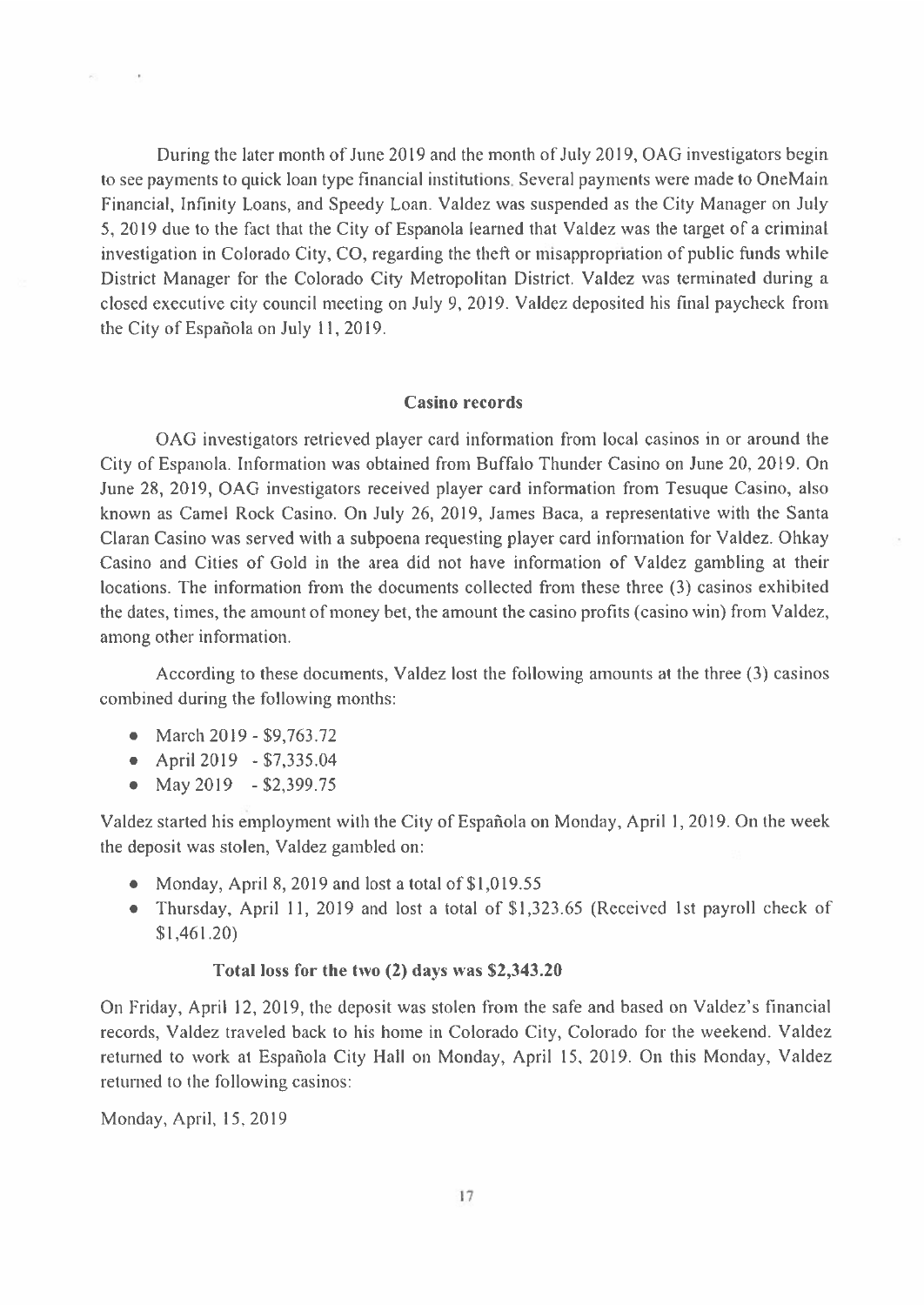- Tesuque Casino \$35.00 lost
- Buffalo Thunder Casino \$1,129.80 lost
- Santa Claran Casino \$1,210.00 lost

### Total loss on this date was \$2,374.80

Between April 15, 2019 and April 25, 2019, the two (2) weeks following the day the deposit was stolen from City Hall, Valdez gambled away \$4,801.94.

### **Conclusion**

Based on the above information, it is both probable and reasonable that Valdez had both the means and opportunity to steal the City Hall utilities deposit from the vault on April 12, 2019. Valdez had only been employed with the City of Española for approximately 10 days before this incident occurred. Valdez was the one of four employees who was alone in the vault during the time period the deposit was stolen and the only employee that did not have daily responsibilities in the utilities office. Prior to Valdez's employment, several employees said there has never been an incident where a deposit had ever gone missing.

Valdez made several statements to Hall on the day the deposit went missing regarding his interest in the locations of the video-surveillance cameras and the areas in which they monitored. Upon reviewing the video surveillance of the incident itself, it is clear to this Affiant that Valdez displays a pattern of suspicious behavior that is indicative of an individual who has committed a criminal act based on Affiant's training and experience.

Valdez is observed pacing back and forth in the lobby area, later carrying a thin black leather portfolio into the utilities office. Valdez disappears to the back of the office where the vault is located with the portfolio in hand. Hall tends to customers while Valdez remains in the vault. Valdez is seen on camera quickly peeking out into the hallway as if to see if someone is coming, and exiting the utilities office a few minutes later with the portfolio in hand. The portfolio Valdez leaves the office with appears to be significantly thicker than it initially appeared. Valdez returned to the office multiple times after this with different employees. Shortly after Nadine Trujillo discovers the deposit is missing from the vault, over  $$6,600.00$  in cash and  $$11,600.00$  in checks are still unaccounted for. To this day, the cash and checks are still unaccounted for.

After an analysis and comparison of Valdez's financial statements and casino records, it appeared that Valdez had an obsessive gambling habit. Documents showed Valdez had a consistent spending pattern when he received income, legally or illegally, indicating he immediately gambled a majority of those funds at the casinos.

On Thursday, April 11, 2019, the day before the utilities deposit was stolen, Valdez received his first payroll check from the City of Española for a week's worth of pay in the amount of \$1,461.20. Valdez lost \$1,323.65 of his paycheck that same evening at local New Mexico casinos. Valdez was left with approximately \$135 until his next payday on April 25, 2019.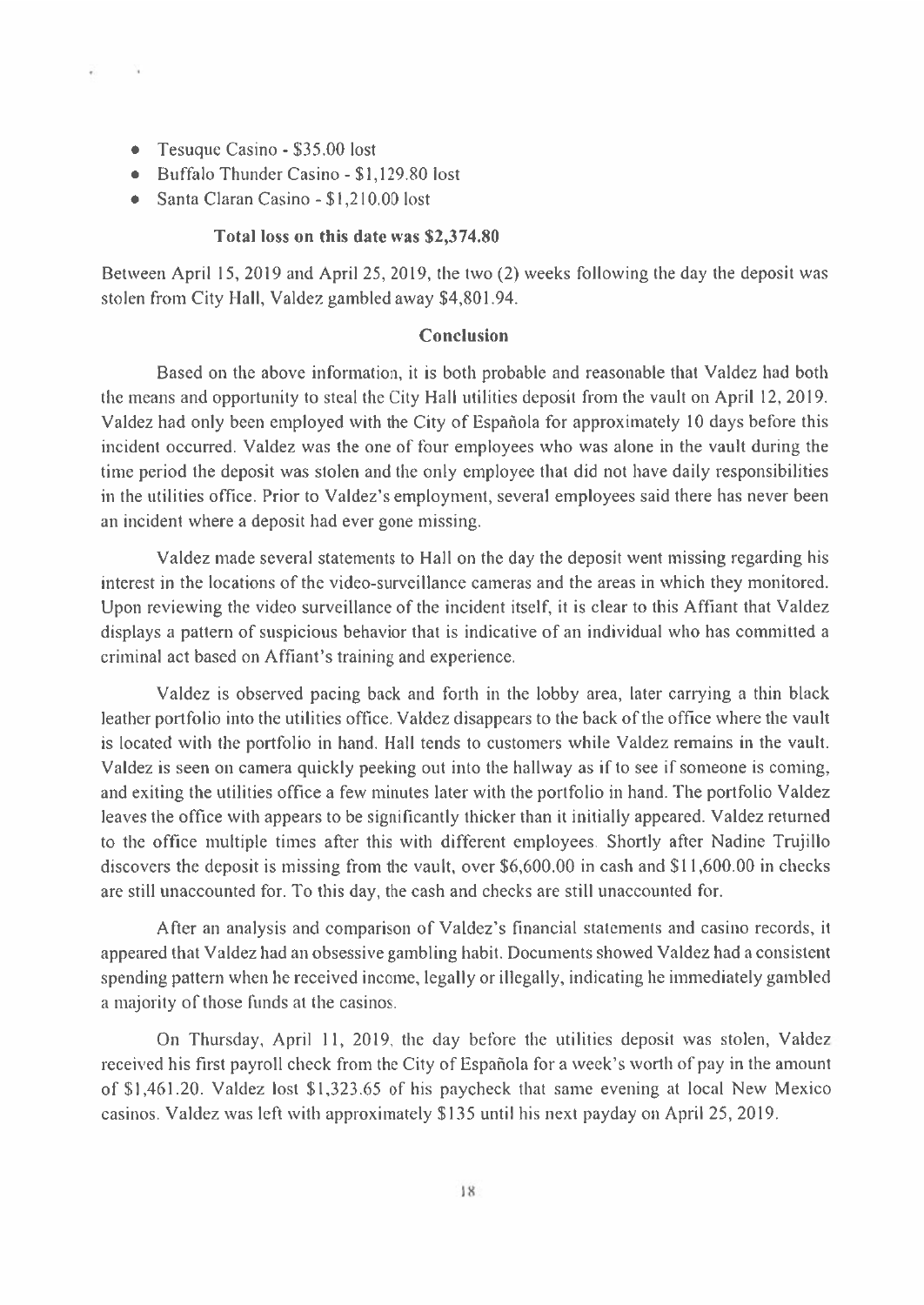On Friday, April 12, 2019, the deposit was stolen from the utilities safe at City Hall. The deposit contained \$6,637.89 in cash. On this date, while the utilities deposit was found to be missing, Valdez opened his Wells Fargo checking account with \$1,500.00 cash. Valdez made another deposit of \$1,000.00 cash on Monday, April 15, 2019.

Between Monday, April 12, 2019 and Wednesday, April 24, 2019, the day before Valdez's next paycheck, Valdez spent \$2,133.72 outside of the casinos (personal spending) and lost \$3,721.94 at the local New Mexico casinos for a total of \$5,855.66. OAG investigators are unable to account for the source of these funds other than the cash from the stolen deposit. The \$5,855.66 spent and lost by Valdez during this time period would make up 87% of the cash in the stolen utilities deposit.

The Affiant has not included every fact related to this investigation, but included only those facts Affiant believes necessary to establish probable cause.

Based on the aforementioned facts and circumstances, it is reasonable to conclude that David Gilbert Valdez acted contrary to Section 30-16-1 (E) NMSA 1978 and N.M. Const. Art. VIII, §  $4.$